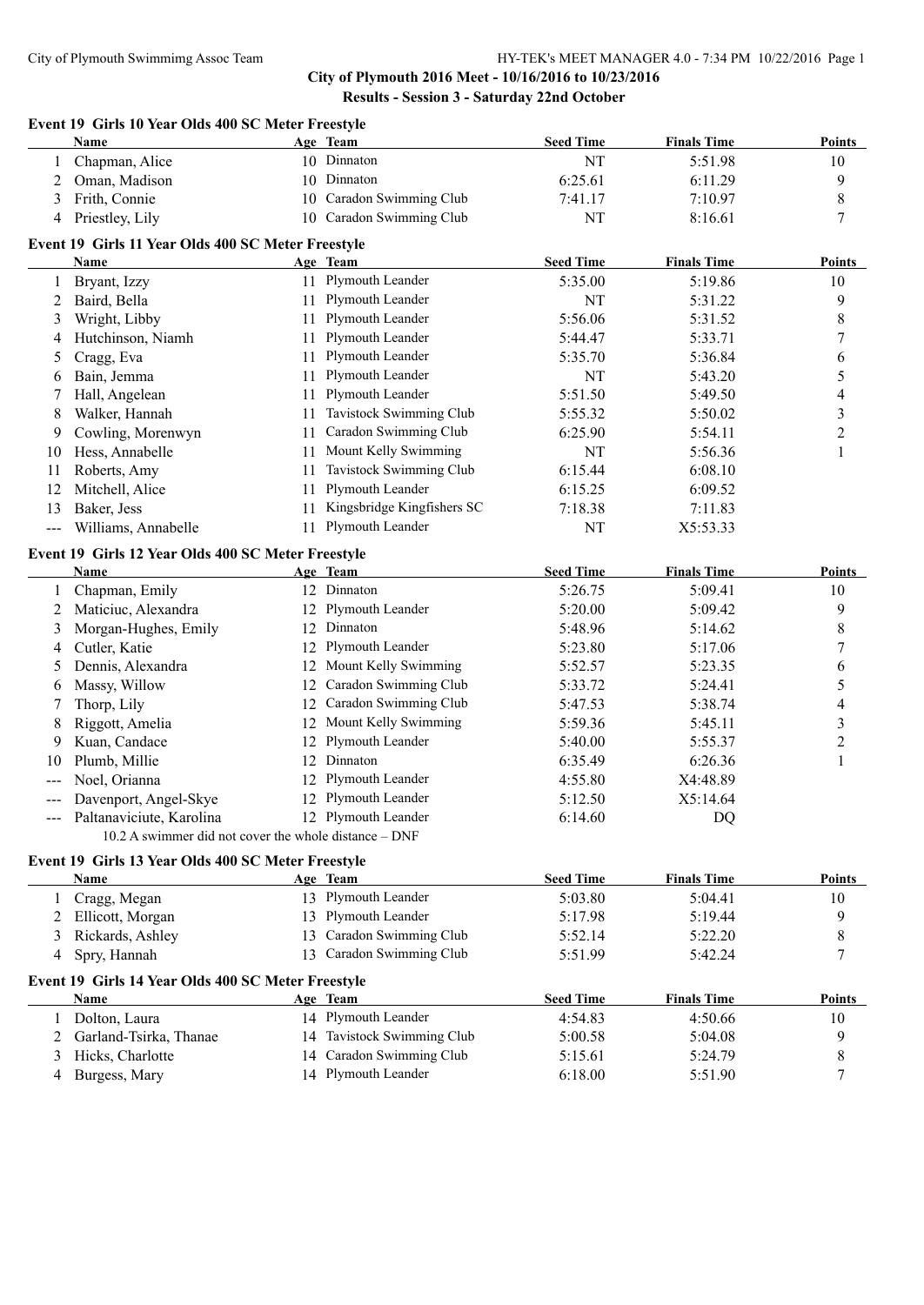**City of Plymouth 2016 Meet - 10/16/2016 to 10/23/2016 Results - Session 3 - Saturday 22nd October**

# **(Event 19 Girls 14 Year Olds 400 SC Meter Freestyle)**

|                                                                                                                                                                                                                                                                                                                                                                                              | Name                                              |    | Age Team                   | <b>Seed Time</b> | <b>Finals Time</b> | <b>Points</b> |
|----------------------------------------------------------------------------------------------------------------------------------------------------------------------------------------------------------------------------------------------------------------------------------------------------------------------------------------------------------------------------------------------|---------------------------------------------------|----|----------------------------|------------------|--------------------|---------------|
|                                                                                                                                                                                                                                                                                                                                                                                              | Bramley, Aegean                                   |    | 14 Dinnaton                | 4:43.46          | X4:46.50           |               |
|                                                                                                                                                                                                                                                                                                                                                                                              | Event 20 Boys 10 Year Olds 100 SC Meter Butterfly |    |                            |                  |                    |               |
|                                                                                                                                                                                                                                                                                                                                                                                              | Name                                              |    | Age Team                   | <b>Seed Time</b> | <b>Finals Time</b> | <b>Points</b> |
| 1                                                                                                                                                                                                                                                                                                                                                                                            | Broekhoven, Finn                                  |    | 10 Plymouth Leander        | 1:51.54          | 1:25.80            | 10            |
| 2                                                                                                                                                                                                                                                                                                                                                                                            | Williams, Joshua                                  |    | 10 Plymouth Leander        | 1:42.63          | 1:43.33            | 9             |
| 3                                                                                                                                                                                                                                                                                                                                                                                            | Morgan-Hughes, Harry                              |    | 10 Dinnaton                | 1:53.00          | 1:46.54            | 8             |
| 4                                                                                                                                                                                                                                                                                                                                                                                            | Doney, Alfie                                      |    | 10 Caradon Swimming Club   | 1:50.76          | 1:50.39            | 7             |
| $\frac{1}{2}$                                                                                                                                                                                                                                                                                                                                                                                | Underwood, Cameron                                |    | 10 Tavistock Swimming Club | 2:05.62          | DQ                 |               |
|                                                                                                                                                                                                                                                                                                                                                                                              | 8.2 Arms not brought backward simultaneously      |    |                            |                  |                    |               |
|                                                                                                                                                                                                                                                                                                                                                                                              | Event 20 Boys 11 Year Olds 100 SC Meter Butterfly |    |                            |                  |                    |               |
|                                                                                                                                                                                                                                                                                                                                                                                              | Name                                              |    | Age Team                   | <b>Seed Time</b> | <b>Finals Time</b> | <b>Points</b> |
| 1                                                                                                                                                                                                                                                                                                                                                                                            | George, Scott                                     |    | 11 Plymouth Leander        | 1:42.90          | 1:39.14            | 10            |
| 2                                                                                                                                                                                                                                                                                                                                                                                            | Tait, Finlay                                      | 11 | Plymouth Leander           | 1:41.60          | 1:40.49            | 9             |
| 3                                                                                                                                                                                                                                                                                                                                                                                            | Shrestha, Arjun                                   | 11 | Caradon Swimming Club      | 1:46.55          | 1:41.66            | 8             |
| 4                                                                                                                                                                                                                                                                                                                                                                                            | Pearson, Charlie                                  | 11 | Kingsbridge Kingfishers SC | 2:00.84          | 1:44.58            | 7             |
| 5                                                                                                                                                                                                                                                                                                                                                                                            | White, Danny                                      | 11 | Devonport Royal SA         | 1:50.00          | 1:51.92            | 6             |
| $\frac{1}{2} \frac{1}{2} \frac{1}{2} \frac{1}{2} \frac{1}{2} \frac{1}{2} \frac{1}{2} \frac{1}{2} \frac{1}{2} \frac{1}{2} \frac{1}{2} \frac{1}{2} \frac{1}{2} \frac{1}{2} \frac{1}{2} \frac{1}{2} \frac{1}{2} \frac{1}{2} \frac{1}{2} \frac{1}{2} \frac{1}{2} \frac{1}{2} \frac{1}{2} \frac{1}{2} \frac{1}{2} \frac{1}{2} \frac{1}{2} \frac{1}{2} \frac{1}{2} \frac{1}{2} \frac{1}{2} \frac{$ | Ellis, Sam                                        | 11 | Plymouth Leander           | 1:22.58          | X1:13.61           |               |
|                                                                                                                                                                                                                                                                                                                                                                                              | Washburn, Finn                                    | 11 | Plymouth Leander           | 1:24.00          | X1:13.94           |               |
| $\frac{1}{2}$                                                                                                                                                                                                                                                                                                                                                                                | O'Loughlin, Paul                                  |    | 11 Plymouth Leander        | 1:24.40          | X1:27.52           |               |
|                                                                                                                                                                                                                                                                                                                                                                                              |                                                   |    |                            |                  |                    |               |
|                                                                                                                                                                                                                                                                                                                                                                                              | Event 20 Boys 12 Year Olds 100 SC Meter Butterfly |    |                            |                  |                    |               |
|                                                                                                                                                                                                                                                                                                                                                                                              | Name                                              |    | Age Team                   | <b>Seed Time</b> | <b>Finals Time</b> | <b>Points</b> |
| 1                                                                                                                                                                                                                                                                                                                                                                                            | Brew, Jamie                                       |    | 12 Mount Kelly Swimming    | 1:31.40          | 1:17.02            | 10            |
| 2                                                                                                                                                                                                                                                                                                                                                                                            | Ray, Peter                                        | 12 | Tavistock Swimming Club    | 1:40.81          | 1:24.92            | 9             |
| 3                                                                                                                                                                                                                                                                                                                                                                                            | Browne, Henry                                     |    | 12 Plymouth Leander        | 1:31.63          | 1:30.53            | 8             |
| $\sim$ $\sim$ $\sim$                                                                                                                                                                                                                                                                                                                                                                         | Philipson, Ethan                                  |    | 12 Plymouth Leander        | 1:21.70          | X1:22.91           |               |
|                                                                                                                                                                                                                                                                                                                                                                                              | Event 20 Boys 13 Year Olds 100 SC Meter Butterfly |    |                            |                  |                    |               |
|                                                                                                                                                                                                                                                                                                                                                                                              | Name                                              |    | Age Team                   | <b>Seed Time</b> | <b>Finals Time</b> | <b>Points</b> |
|                                                                                                                                                                                                                                                                                                                                                                                              | Morgan, Alfie                                     |    | 13 Tavistock Swimming Club | 1:18.84          | 1:17.45            | 10            |
| 2                                                                                                                                                                                                                                                                                                                                                                                            | Dobel, Jon                                        |    | 13 Plymouth Leander        | 1:25.00          | 1:19.36            | 9             |
| 3                                                                                                                                                                                                                                                                                                                                                                                            | Stewart, Sam                                      | 13 | Plymouth Leander           | 1:26.71          | 1:22.47            | 8             |
| 4                                                                                                                                                                                                                                                                                                                                                                                            | Davies, Blake                                     | 13 | Plymouth Leander           | 1:22.93          | 1:25.64            | 7             |
| 5                                                                                                                                                                                                                                                                                                                                                                                            | Burden, Callum                                    | 13 | Tavistock Swimming Club    | 1:26.93          | 1:27.26            | 6             |
| 6                                                                                                                                                                                                                                                                                                                                                                                            | Fox, Eddie                                        | 13 | Caradon Swimming Club      | 1:43.17          | 1:28.41            | 5             |
|                                                                                                                                                                                                                                                                                                                                                                                              | Davies, George                                    |    | 13 Devonport Royal SA      | 1:32.42          | 1:33.81            | 4             |
| $-- -$                                                                                                                                                                                                                                                                                                                                                                                       | Miller, Ben                                       |    | 13 Plymouth Leander        | 1:21.67          | X1:11.63           |               |
|                                                                                                                                                                                                                                                                                                                                                                                              | Darlington-Eyre, Rimae                            |    | 13 Plymouth Leander        | 1:17.62          | X1:14.79           |               |
|                                                                                                                                                                                                                                                                                                                                                                                              | Gordo, Salvador                                   |    | 13 Plymouth Leander        | 1:05.20          | <b>XDQ</b>         |               |
|                                                                                                                                                                                                                                                                                                                                                                                              | 4.4 Start before starting signal                  |    |                            |                  |                    |               |
|                                                                                                                                                                                                                                                                                                                                                                                              | Event 20 Boys 14 Year Olds 100 SC Meter Butterfly |    |                            |                  |                    |               |
|                                                                                                                                                                                                                                                                                                                                                                                              | <u>Name</u>                                       |    | Age Team                   | <b>Seed Time</b> | <b>Finals Time</b> | <b>Points</b> |
| 1                                                                                                                                                                                                                                                                                                                                                                                            | Suckling, Ben                                     |    | 14 Caradon Swimming Club   | 1:17.00          | 1:15.19            | 10            |
| 2                                                                                                                                                                                                                                                                                                                                                                                            | Pilgrim, Daniel                                   |    | 14 Mount Kelly Swimming    | 1:16.42          | 1:15.43            | 9             |
|                                                                                                                                                                                                                                                                                                                                                                                              | Plumb, Matt                                       |    | 14 Dinnaton                | 1:10.40          | X1:06.73           |               |
| $---$                                                                                                                                                                                                                                                                                                                                                                                        |                                                   |    |                            |                  |                    |               |
|                                                                                                                                                                                                                                                                                                                                                                                              | Event 20 Boys 15 Year Olds 100 SC Meter Butterfly |    |                            |                  |                    |               |
|                                                                                                                                                                                                                                                                                                                                                                                              | Name                                              |    | Age Team                   | <b>Seed Time</b> | <b>Finals Time</b> | Points        |
| 1                                                                                                                                                                                                                                                                                                                                                                                            | Spry, Jackson                                     |    | 15 Caradon Swimming Club   | 1:11.76          | 1:13.39            | 10            |
| $---$                                                                                                                                                                                                                                                                                                                                                                                        | Rayment, Ethan                                    |    | 15 Plymouth Leander        | 1:03.31          | X1:03.23           |               |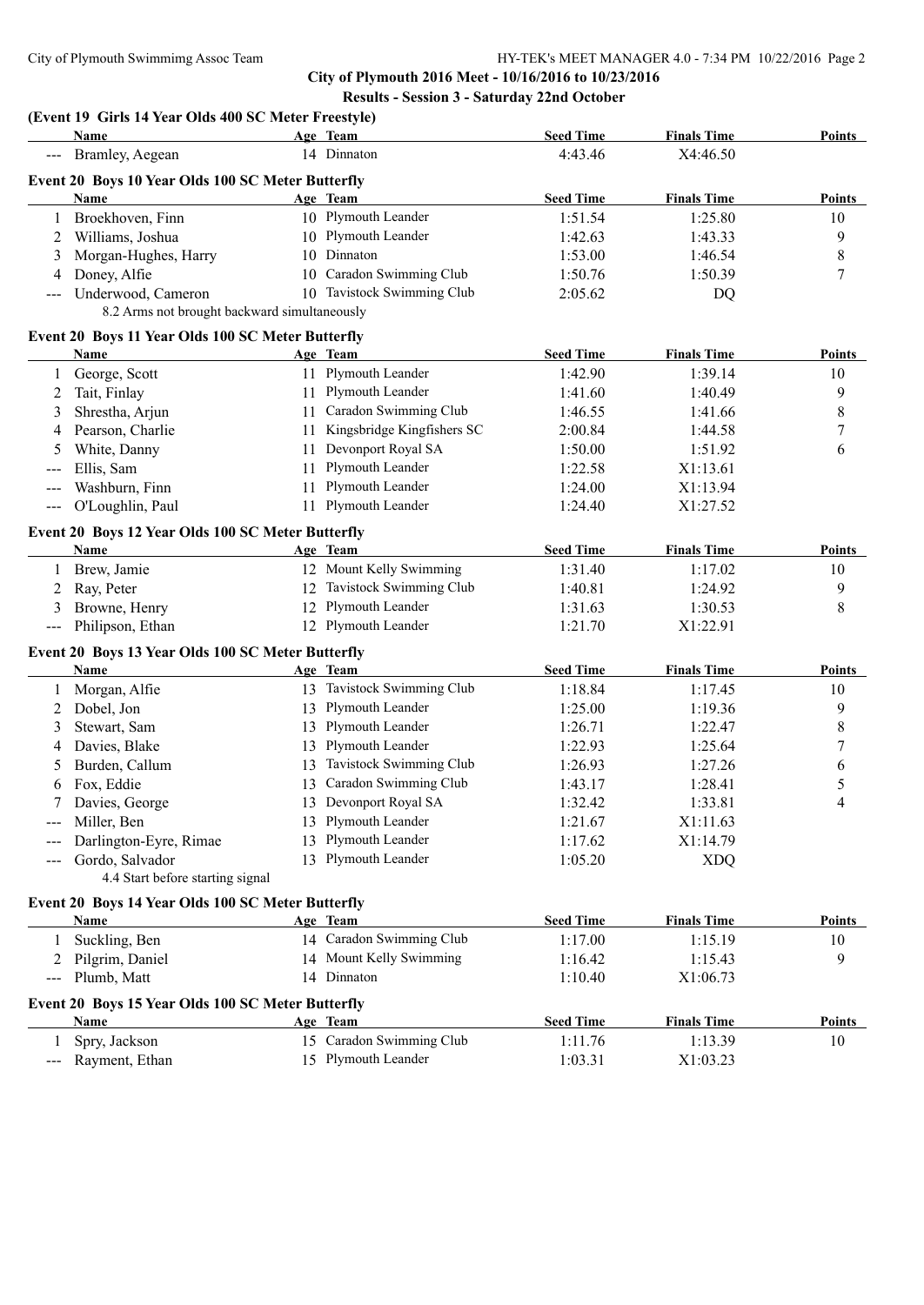**City of Plymouth 2016 Meet - 10/16/2016 to 10/23/2016 Results - Session 3 - Saturday 22nd October**

|                      | (Event 20 Boys 15 Year Olds 100 SC Meter Butterfly)<br><b>Name</b> |    | Age Team                                                                           | <b>Seed Time</b> | <b>Finals Time</b> | <b>Points</b>  |
|----------------------|--------------------------------------------------------------------|----|------------------------------------------------------------------------------------|------------------|--------------------|----------------|
| $\sim$ $\sim$ $\sim$ | Smart, Edward                                                      |    | 15 Plymouth Leander                                                                | 1:04.50          | X1:03.55           |                |
|                      | Event 20 Boys 16 Year Olds 100 SC Meter Butterfly                  |    |                                                                                    |                  |                    |                |
|                      | <b>Name</b>                                                        |    | Age Team                                                                           | <b>Seed Time</b> | <b>Finals Time</b> | <b>Points</b>  |
| $\mathbf{1}$         | Cleal, Will                                                        |    | 16 Plymouth Leander                                                                | 1:04.00          | 1:02.76            | 10             |
| 2                    | Brady, Joseph                                                      |    | 16 Devonport Royal SA                                                              | 1:06.41          | 1:04.84            | $\overline{9}$ |
| 3                    | Chan, Huggins                                                      |    | 16 Plymouth Leander                                                                | 1:10.00          | 1:08.98            | 8              |
| 4                    | France, Jake                                                       | 16 | Tavistock Swimming Club                                                            | 1:07.73          | 1:09.55            | 7              |
| 5                    | Roebuck, Adam                                                      | 16 | Caradon Swimming Club                                                              | 1:25.08          | 1:13.61            | 6              |
|                      | Event 20 Boys 17 & Over 100 SC Meter Butterfly                     |    |                                                                                    |                  |                    |                |
|                      | Name                                                               |    | Age Team                                                                           | <b>Seed Time</b> | <b>Finals Time</b> | <b>Points</b>  |
| 1                    | Rayment, Callum                                                    |    | 17 Plymouth Leander                                                                | 59.80            | 59.38              | 10             |
| 2                    | Morgan, George                                                     |    | 17 Tavistock Swimming Club                                                         | 1:11.45          | 1:09.74            | 9              |
| $\frac{1}{2}$        | Tibbetts, Joseph                                                   |    | 17 Plymouth Leander                                                                | 59.30            | X58.17             |                |
| $\qquad \qquad - -$  | Mohamed, Issa                                                      |    | 21 Plymouth Leander                                                                | 58.45            | X59.35             |                |
|                      | Event 21 Girls 10 Year Olds 100 SC Meter Backstroke                |    |                                                                                    |                  |                    |                |
|                      | Name                                                               |    | Age Team                                                                           | <b>Seed Time</b> | <b>Finals Time</b> | Points         |
| $\mathbf{1}$         | Andrews, Millie                                                    |    | 10 Plymouth Leander                                                                | 1:25.10          | 1:21.28            | 10             |
| 2                    | Powell, Erin                                                       |    | 10 Plymouth Leander                                                                | 1:28.49          | 1:25.39            | $\overline{9}$ |
| 3                    | Murphy, Louise                                                     |    | 10 Mount Kelly Swimming                                                            | 1:27.40          | 1:26.75            | $\,8\,$        |
| 4                    | Fraser, Scarlett                                                   |    | 10 Plymouth Leander                                                                | 1:30.70          | 1:27.25            | $\tau$         |
| 5                    | Nicholls, Sarah                                                    |    | 10 Plymouth Leander                                                                | 1:33.39          | 1:29.64            | 6              |
| 6                    | Freeman, Holly                                                     |    | 10 Plymouth Leander                                                                | 1:29.02          | 1:29.79            | 5              |
| 7                    | Murphy, Fiona                                                      |    | 10 Mount Kelly Swimming                                                            | 1:29.83          | 1:30.91            | 4              |
| 8                    | Oman, Madison                                                      |    | 10 Dinnaton                                                                        | 1:37.69          | 1:32.42            | 3              |
| 9                    | Wilson, Martha                                                     |    | 10 Plymouth Leander                                                                | 1:35.36          | 1:32.55            | $\overline{c}$ |
| 10                   | Schlussas, Isabella                                                | 10 | Caradon Swimming Club                                                              | 1:33.67          | 1:33.15            | 1              |
| 11                   | Chapman, Alice                                                     |    | 10 Dinnaton                                                                        | 1:37.40          | 1:33.80            |                |
| 12                   | Mugleston, Kate                                                    |    | 10 Caradon Swimming Club                                                           | 1:55.63          | 1:34.61            |                |
| 13                   | King, Sophia                                                       |    | 10 Devonport Royal SA                                                              | 1:40.00          | 1:34.64            |                |
| 14                   | Harris, Megan                                                      |    | 10 Dinnaton                                                                        | 1:43.62          | 1:36.92            |                |
| 15                   | Perkins, Kaia-Lily                                                 |    | 10 Plymouth Leander                                                                | 1:44.60          | 1:39.63            |                |
| 16                   | Chilton, Emma                                                      |    | 10 Devonport Royal SA                                                              | 1:38.66          | 1:41.10            |                |
| 17                   | Walker, Carys                                                      |    | 10 Devonport Royal SA                                                              | 1:50.00          | 1:43.09            |                |
| 18                   | Priestley, Lily                                                    | 10 | Caradon Swimming Club                                                              | 1:54.64          | 1:48.39            |                |
| 19                   | Schraibman, Isabella                                               |    | 10 Tavistock Swimming Club                                                         | 2:10.99          | 1:57.02            |                |
| 20                   | King, Lyla                                                         | 10 | Caradon Swimming Club                                                              | NT               | 2:02.24            |                |
| $---$                | Jones, Abigail                                                     |    | 10 Caradon Swimming Club                                                           | 1:47.70          | DQ                 |                |
|                      |                                                                    |    | 6.4 More than one single or double simultaneous arm pull used to initiate the turn |                  |                    |                |
| $---$                | Hearnden, Eryn                                                     |    | 10 Caradon Swimming Club                                                           | 2:01.25          | DQ                 |                |
|                      | 6.4 Not on back when leaving the wall                              |    |                                                                                    |                  |                    |                |

# **Event 21 Girls 11 Year Olds 100 SC Meter Backstroke**

|   | <b>Name</b>                 | Age Team                | <b>Seed Time</b> | <b>Finals Time</b> | <b>Points</b> |
|---|-----------------------------|-------------------------|------------------|--------------------|---------------|
|   | Cragg, Eva                  | 11 Plymouth Leander     | 1:21.60          | 1:23.20            | 10            |
|   | 2 Baird, Bella              | 11 Plymouth Leander     | 1:31.92          | 1:23.58            | 9             |
|   | 3 Kennedy-Bruyneels, Amelia | Dinnaton                | 1:24.06          | 1:24.10            | 8             |
|   | 4 Dolton, Katie             | 11 Plymouth Leander     | 1:25.10          | 1:24.61            |               |
|   | Tinney, Olivia              | 11 Plymouth Leander     | 1:26.69          | 1:25.35            | 6             |
| 6 | Walker, Hannah              | Tavistock Swimming Club | 1:31.70          | 1:26.43            |               |
|   | Hall, Angelean              | 11 Plymouth Leander     | 1:28.70          | 1:28.74            |               |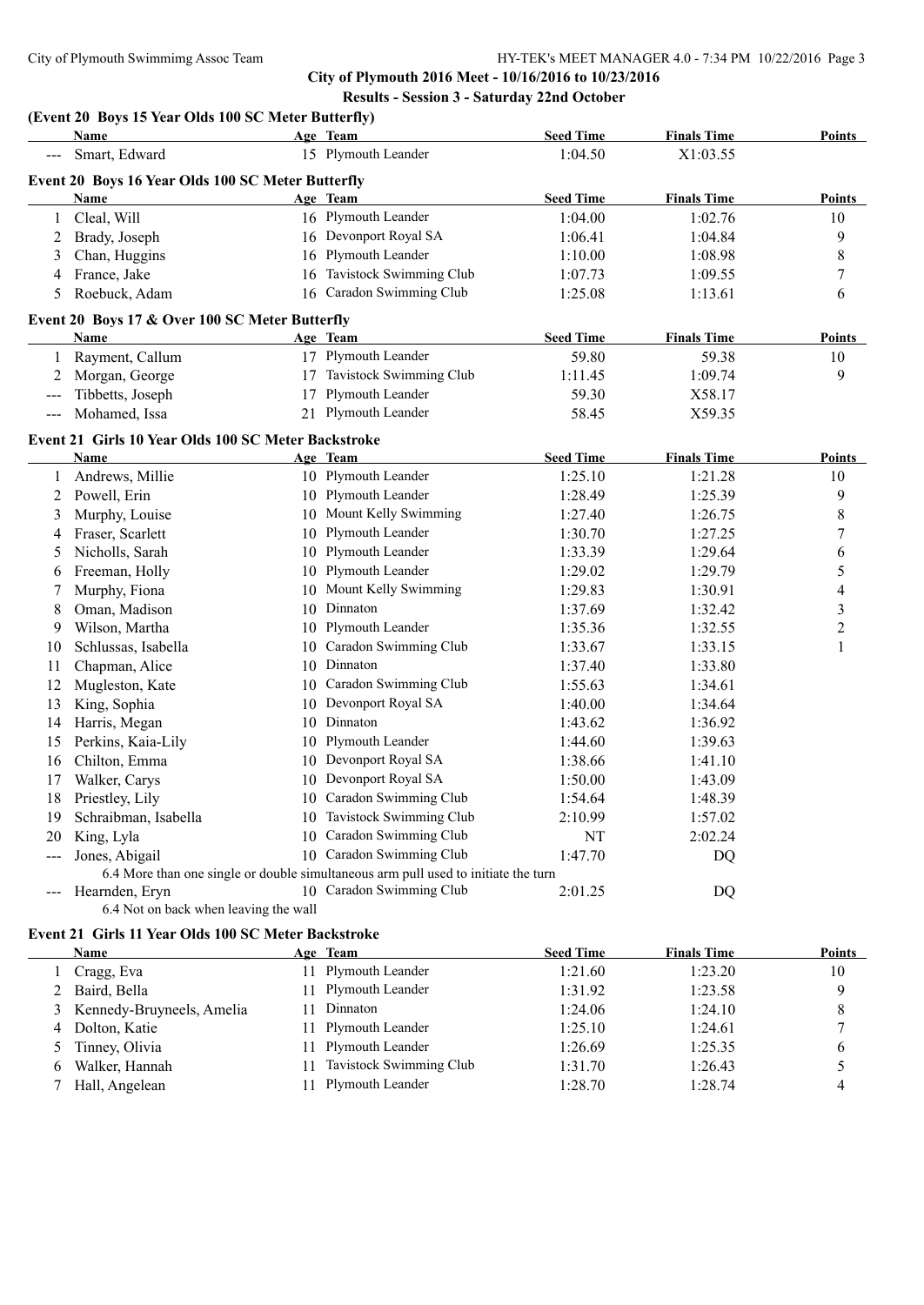**City of Plymouth 2016 Meet - 10/16/2016 to 10/23/2016 Results - Session 3 - Saturday 22nd October**

#### **(Event 21 Girls 11 Year Olds 100 SC Meter Backstroke)**

|    | Name              | Age Team                    | <b>Seed Time</b> | <b>Finals Time</b> | <b>Points</b> |
|----|-------------------|-----------------------------|------------------|--------------------|---------------|
| 8  | Cowling, Morenwyn | Caradon Swimming Club       | 1:34.79          | 1:29.98            | 3             |
| 9  | Evans, Klara      | 11 Plymouth Leander         | 1:31.30          | 1:32.02            |               |
| 10 | Atkin, Mollie     | 1 Caradon Swimming Club     | NT               | 1:33.92            |               |
| 11 | English, Georgia  | 11 Devonport Royal SA       | 1:35.97          | 1:35.07            |               |
| 12 | Roberts, Amy      | Tavistock Swimming Club     | 1:38.50          | 1:36.33            |               |
| 13 | Duggan, Abigail   | 11 Royal Navy Royal Marines | 1:40.20          | 1:38.63            |               |
| 14 | Daly, Abigail     | 11 Devonport Royal SA       | 1:39.50          | 1:39.02            |               |
| 15 | Grudleva, Yoana   | Dinnaton                    | NT               | 1:47.57            |               |
| 16 | McVeigh, Cara     | Tavistock Swimming Club     | 2:10.67          | 1:52.94            |               |
|    | Walker, Charlotte | Tavistock Swimming Club     | 1:49.17          | DQ                 |               |

6.3 Totally submerged, (except for first 15m following the start or turn or at the finish

# **Event 21 Girls 12 Year Olds 100 SC Meter Backstroke**

|    | Name                |     | Age Team                 | <b>Seed Time</b> | <b>Finals Time</b> | <b>Points</b> |
|----|---------------------|-----|--------------------------|------------------|--------------------|---------------|
|    | Cutler, Katie       |     | 12 Plymouth Leander      | 1:20.90          | 1:17.48            | 10            |
|    | Massy, Willow       |     | 12 Caradon Swimming Club | 1:23.00          | 1:22.12            | 9             |
| 3  | Riggott, Amelia     |     | 12 Mount Kelly Swimming  | 1:22.89          | 1:26.34            | 8             |
| 4  | Davis, Isabelle     |     | 12 Mount Kelly Swimming  | 1:35.60          | 1:27.30            |               |
|    | Thorp, Lily         | 12  | Caradon Swimming Club    | 1:35.93          | 1:30.45            | 6             |
| 6  | Sparrow, Persephone |     | 12 Mount Kelly Swimming  | 1:38.90          | 1:30.85            |               |
|    | Aspen, Elizabeth    |     | 12 Caradon Swimming Club | 1:31.19          | 1:31.45            |               |
| 8  | Penna, Olivia       |     | 12 Mount Kelly Swimming  | 1:33.19          | 1:33.12            |               |
| 9  | Inness, Taylor      |     | 12 Plymouth Leander      | 1:39.96          | 1:33.28            | ↑             |
| 10 | Hocking, Lauren     |     | 12 Caradon Swimming Club | 1:34.60          | 1:35.18            |               |
| 11 | Swart, Myah         | 12. | Caradon Swimming Club    | NT               | 1:35.72            |               |
| 12 | Hearnden, Megan     | 12  | Caradon Swimming Club    | 2:07.87          | 1:56.77            |               |
|    | Chapman, Emily      |     | Dinnaton                 | 1:18.10          | X1:17.06           |               |

#### **Event 21 Girls 13 Year Olds 100 SC Meter Backstroke**

|   | Name                |     | Age Team                                                                                                                                                                                                                                                                        | <b>Seed Time</b> | <b>Finals Time</b> | <b>Points</b> |
|---|---------------------|-----|---------------------------------------------------------------------------------------------------------------------------------------------------------------------------------------------------------------------------------------------------------------------------------|------------------|--------------------|---------------|
|   | Cragg, Megan        |     | 13 Plymouth Leander                                                                                                                                                                                                                                                             | 1:14.90          | 1:16.46            | 10            |
|   | 2 Murphy, Claire    |     | 13 Mount Kelly Swimming                                                                                                                                                                                                                                                         | 1:14.90          | 1:16.74            |               |
|   | 3 Dailley, Beth     |     | 13 Plymouth Leander                                                                                                                                                                                                                                                             | 1:17.00          | 1:16.81            | 8             |
|   | 4 Page, Amelia      |     | 13 Plymouth Leander                                                                                                                                                                                                                                                             | 1:21.02          | 1:20.93            |               |
|   | 5 Spry, Hannah      |     | 13 Caradon Swimming Club                                                                                                                                                                                                                                                        | 1:21.59          | 1:23.12            | 6             |
|   | 6 Rickards, Ashley  |     | 13 Caradon Swimming Club                                                                                                                                                                                                                                                        | 1:23.98          | 1:23.29            |               |
|   | 7 Fox, Millie       | 13. | Dinnaton                                                                                                                                                                                                                                                                        | 1:33.85          | 1:29.89            | 4             |
| 8 | Frisby, Nicole      |     | 13 Royal Navy Royal Marines                                                                                                                                                                                                                                                     | 1:40.20          | 1:32.74            |               |
|   | --- Osrin, Honey    |     | 13 Plymouth Leander                                                                                                                                                                                                                                                             | 1:06.25          | X1:04.14           |               |
|   | --- Godfrey, Olivia |     | 13 Mount Kelly Swimming                                                                                                                                                                                                                                                         | 1:24.95          | DQ                 |               |
|   |                     |     | $\sqrt{15}$ and $\sqrt{15}$ and $\sqrt{15}$ and $\sqrt{15}$ and $\sqrt{15}$ and $\sqrt{15}$ and $\sqrt{15}$ and $\sqrt{15}$ and $\sqrt{15}$ and $\sqrt{15}$ and $\sqrt{15}$ and $\sqrt{15}$ and $\sqrt{15}$ and $\sqrt{15}$ and $\sqrt{15}$ and $\sqrt{15}$ and $\sqrt{15}$ and |                  |                    |               |

6.4 More than one single or double simultaneous arm pull used to initiate the turn

## **Event 21 Girls 14 Year Olds 100 SC Meter Backstroke**

| <b>Name</b>         | Age Team                      | <b>Seed Time</b> | <b>Finals Time</b> | <b>Points</b> |
|---------------------|-------------------------------|------------------|--------------------|---------------|
| Pears, India        | 14 Plymouth Leander           | 1:11.39          | 1:10.70            | 10            |
| 2 Bramley, Aegean   | 14 Dinnaton                   | 1:11.25          | 1:11.05            | Q             |
| 3 Steer, Lucy       | 14 Dinnaton                   | 1:14.44          | 1:16.14            | 8             |
| 4 Ray, Charlotte    | 14 Mount Kelly Swimming       | 1:18.61          | 1:16.67            |               |
| 5 Dunn, Nicole      | 14 Mount Kelly Swimming       | 1:24.04          | 1:20.83            | 6             |
| 6 Zaffiro, Tegan    | 14 Kingsbridge Kingfishers SC | 1:24.21          | 1:23.87            |               |
| --- Carne, Elle     | 14 Plymouth Leander           | 1:07.60          | X1:07.71           |               |
| --- Stephens, Issie | 14 Plymouth Leander           | 1:10.60          | X1:09.15           |               |
|                     |                               |                  |                    |               |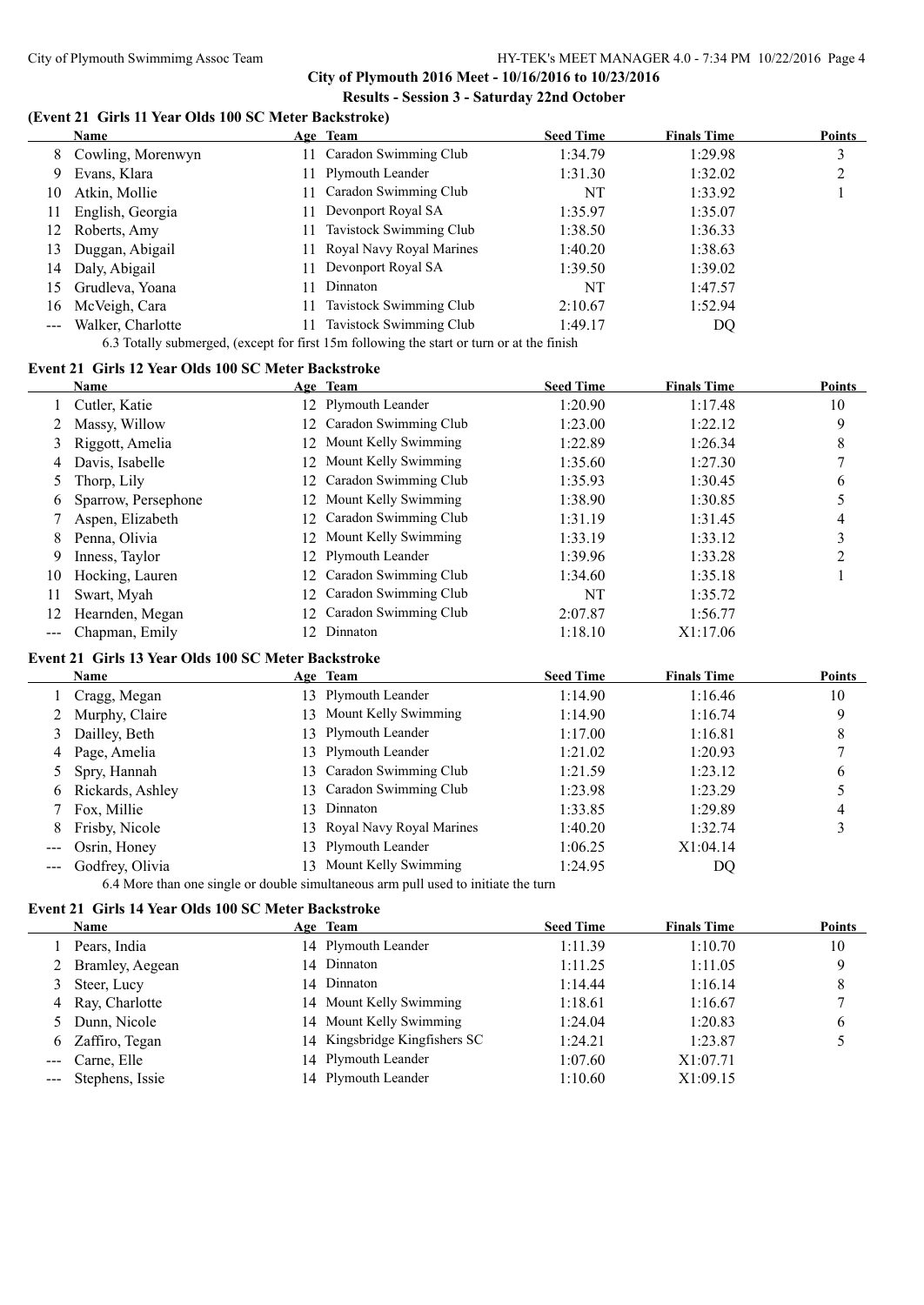**City of Plymouth 2016 Meet - 10/16/2016 to 10/23/2016 Results - Session 3 - Saturday 22nd October**

|                | Event 21 Girls 15 Year Olds 100 SC Meter Backstroke      |    |                               |                  |                    |                  |
|----------------|----------------------------------------------------------|----|-------------------------------|------------------|--------------------|------------------|
|                | Name                                                     |    | Age Team                      | <b>Seed Time</b> | <b>Finals Time</b> | Points           |
| 1              | Aspen, Isobel                                            |    | 15 Caradon Swimming Club      | 1:10.49          | 1:11.30            | 10               |
| 2              | Teague, Sarah                                            |    | 15 Tavistock Swimming Club    | 1:20.13          | 1:17.43            | 9                |
| 3              | Philips, Lois                                            |    | 15 Devonport Royal SA         | 1:19.24          | 1:20.33            | $\,$ $\,$        |
| 4              | Walker, Emily                                            | 15 | Royal Navy Royal Marines      | 1:25.89          | 1:24.36            | 7                |
| 5              | Burgess, Annalise                                        |    | 15 Plymouth Leander           | 1:31.70          | 1:26.93            | 6                |
|                | Event 21 Girls 16 Year Olds 100 SC Meter Backstroke      |    |                               |                  |                    |                  |
|                | Name                                                     |    | Age Team                      | <b>Seed Time</b> | <b>Finals Time</b> | Points           |
| $\mathbf{1}$   | Clemens, Jessamy                                         |    | 16 Tavistock Swimming Club    | 1:14.86          | 1:15.15            | 10               |
| $\overline{2}$ | Chitty, Hannah                                           |    | 16 Tavistock Swimming Club    | 1:18.92          | 1:18.66            | 9                |
| 3              | Christopher, Georgia                                     |    | 16 Devonport Royal SA         | 1:17.93          | 1:22.26            | 8                |
|                | Event 21 Girls 17 & Over 100 SC Meter Backstroke         |    |                               |                  |                    |                  |
|                | Name                                                     |    | Age Team                      | <b>Seed Time</b> | <b>Finals Time</b> | Points           |
| $\mathbf{1}$   | Gribble, Rebecca                                         |    | 17 Plymouth Leander           | 1:08.48          | 1:09.23            | 10               |
| 2              | Shaw, Laura                                              |    | 17 Plymouth Leander           | 1:18.41          | 1:18.01            | 9                |
|                |                                                          |    |                               |                  |                    |                  |
|                | Event 22 Boys 9 Year Olds 50 SC Meter Backstroke<br>Name |    | Age Team                      | <b>Seed Time</b> | <b>Finals Time</b> | <b>Points</b>    |
| 1              | Rostron, James                                           |    | 9 Plymouth Leander            | 42.20            | 42.39              | 10               |
| 2              | Thomas, Christopher                                      |    | 9 Dinnaton                    | 47.24            | 43.58              | 9                |
| 3              | McSweeney, Alfie                                         |    | 9 Devonport Royal SA          | 48.84            | 45.14              | $\,8\,$          |
| 4              | Bennett, Thomas                                          |    | 9 Plymouth Leander            | 48.80            | 46.41              | $\boldsymbol{7}$ |
|                |                                                          |    | 9 Plymouth Leander            |                  |                    |                  |
| 5              | Grenardo, Alexander                                      |    |                               | 50.32            | 48.30              | 6                |
|                | Event 22 Boys 10 Year Olds 50 SC Meter Backstroke        |    |                               |                  |                    |                  |
|                | Name                                                     |    | Age Team                      | <b>Seed Time</b> | <b>Finals Time</b> | <b>Points</b>    |
| $\mathbf{1}$   | Morgan-Hughes, Harry                                     |    | 10 Dinnaton                   | 43.60            | 41.97              | 10               |
| 2              | Paker, Berk                                              |    | 10 Plymouth Leander           | 40.16            | 42.40              | 9                |
| 3              | Woodhouse, Kieran                                        |    | 10 Plymouth Leander           | 44.78            | 43.33              | $\,$ $\,$        |
| 4              | Williams, Joshua                                         | 10 | Plymouth Leander              | 44.24            | 44.22              | $\boldsymbol{7}$ |
| 5              | Hallows, Ashton                                          | 10 | Plymouth Leander              | 48.44            | 45.96              | 6                |
| 6              | Schroeder, Quinlan                                       | 10 | Mount Kelly Swimming          | 53.30            | 48.05              | 5                |
|                | Stone, Haydn                                             | 10 | Dinnaton                      | 56.02            | 48.87              | 4                |
| 8              | Ampstead-Simons, Oliver                                  |    | 10 Kingsbridge Kingfishers SC | NT               | 49.73              | 3                |
| 9              | Overton, Tom                                             |    | 10 Plymouth Leander           | 50.80            | 54.84              | $\boldsymbol{2}$ |
| 10             | Walters, Thomas                                          |    | 10 Plymouth Leander           | 57.70            | 57.44              | 1                |
|                | Underwood, Cameron                                       |    | 10 Tavistock Swimming Club    | 50.97            | DQ                 |                  |
|                | 6.5 Not on the back at finish                            |    |                               |                  |                    |                  |
|                | Event 22 Boys 11 Year Olds 50 SC Meter Backstroke        |    |                               |                  |                    |                  |
|                | <b>Name</b>                                              |    | Age Team                      | <b>Seed Time</b> | <b>Finals Time</b> | <b>Points</b>    |
| $\mathbf{1}$   | O'Loughlin, Paul                                         | 11 | Plymouth Leander              | 39.20            | 38.74              | 10               |
| 2              | Godwin, Anthony                                          | 11 | Plymouth Leander              | 39.40            | 39.53              | 9                |
| 3              | Davies, Sonny                                            | 11 | Plymouth Leander              | 40.50            | 41.51              | $\,$ $\,$        |
| 4              | Tait, Finlay                                             | 11 | Plymouth Leander              | 42.94            | 42.34              | 7                |
| 5              | White, Danny                                             | 11 | Devonport Royal SA            | 44.93            | 42.63              | 6                |
| 6              | Tomlinson, Harry                                         | 11 | Caradon Swimming Club         | 45.84            | 43.22              | 5                |
| 7              | Palmer, Samuel                                           | 11 | Tavistock Swimming Club       | 53.30            | 46.64              | 4                |
| 8              | Pearson, Charlie                                         | 11 | Kingsbridge Kingfishers SC    | 50.66            | 46.85              | 3                |
| 9              | Shrestha, Arjun                                          | 11 | Caradon Swimming Club         | 46.90            | 46.88              | $\overline{c}$   |
| 10             | Hobbs, Alexander                                         | 11 | Mount Kelly Swimming          | NT               | 54.53              | 1                |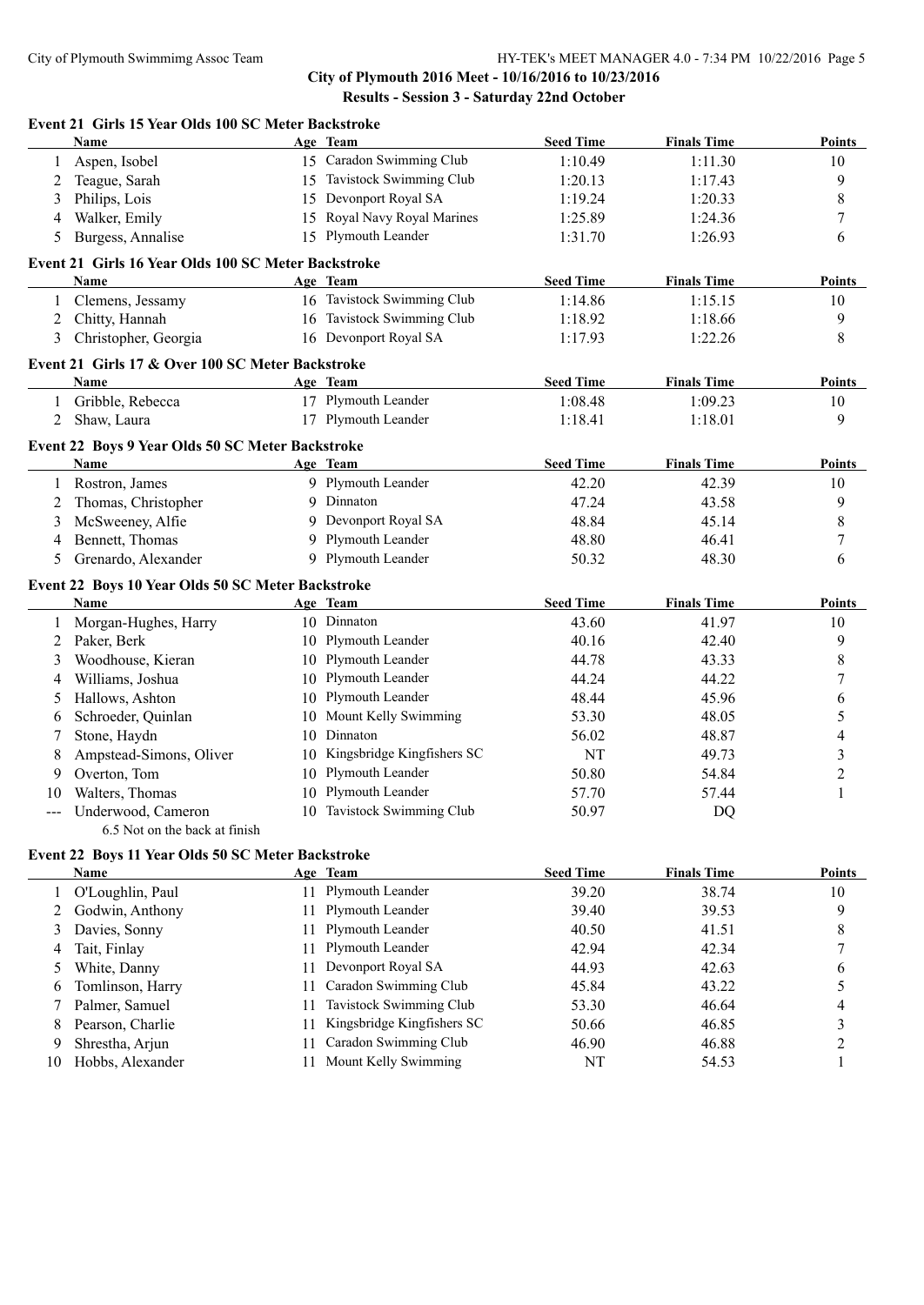**City of Plymouth 2016 Meet - 10/16/2016 to 10/23/2016 Results - Session 3 - Saturday 22nd October**

# **(Event 22 Boys 11 Year Olds 50 SC Meter Backstroke)**

|              | <b>Name</b>                                       |    | Age Team                    | <b>Seed Time</b> | <b>Finals Time</b> | Points         |
|--------------|---------------------------------------------------|----|-----------------------------|------------------|--------------------|----------------|
| 11           | Sutton, Aaron                                     |    | 11 Dinnaton                 | NT               | 54.91              |                |
|              | Event 22 Boys 12 Year Olds 50 SC Meter Backstroke |    |                             |                  |                    |                |
|              | Name                                              |    | Age Team                    | <b>Seed Time</b> | <b>Finals Time</b> | <b>Points</b>  |
| 1            | Dietz, Fritz                                      |    | 12 Mount Kelly Swimming     | 40.62            | 37.07              | 10             |
| 2            | Pitt, Charlie                                     |    | 12 Devonport Royal SA       | 44.40            | 37.19              | 9              |
| 3            | Anderson, Tane                                    |    | 12 Plymouth Leander         | 40.02            | 37.62              | 8              |
| 4            | Stone, Lloyd                                      |    | 12 Dinnaton                 | 38.60            | 38.44              | 7              |
| 5            | Browne, Henry                                     |    | 12 Plymouth Leander         | 39.45            | 38.69              | 6              |
| 6            | Naylor, Oliver                                    | 12 | Caradon Swimming Club       | 46.37            | 42.02              | 5              |
| 7            | Zaffiro, Zak                                      | 12 | Kingsbridge Kingfishers SC  | 46.97            | 42.46              | 4              |
| 8            | Zaffiro, Oliver                                   | 12 | Kingsbridge Kingfishers SC  | 48.48            | 46.16              | 3              |
| 9            | Cornish, Sam                                      | 12 | Plymouth Leander            | 46.88            | 46.19              | 2              |
| $--$         | Ray, Peter                                        | 12 | Tavistock Swimming Club     | 36.17            | X35.00             |                |
|              |                                                   |    |                             |                  |                    |                |
|              | Event 22 Boys 13 Year Olds 50 SC Meter Backstroke |    |                             |                  |                    |                |
|              | Name                                              |    | Age Team                    | <b>Seed Time</b> | <b>Finals Time</b> | <b>Points</b>  |
| $\mathbf{1}$ | Darlington-Eyre, Rimae                            |    | 13 Plymouth Leander         | 36.40            | 35.58              | 10             |
| 2            | Morgan, Alfie                                     | 13 | Tavistock Swimming Club     | 36.06            | 35.68              | 9              |
| 3            | Davis, Jon-Paul                                   | 13 | Plymouth Leander            | 39.51            | 37.00              | 8              |
| 4            | Fox, Eddie                                        | 13 | Caradon Swimming Club       | 41.14            | 37.72              | 7              |
| 5            | Stewart, Sam                                      | 13 | Plymouth Leander            | 37.50            | 37.87              | 6              |
| 6            | Short, Leighton                                   | 13 | Devonport Royal SA          | 40.50            | 37.92              | 5              |
| 7            | Bott, Jason                                       | 13 | Royal Navy Royal Marines    | 45.16            | 42.51              | 4              |
| 8            | Burden, Callum                                    | 13 | Tavistock Swimming Club     | 44.52            | 42.54              | 3              |
| 9            | Ampstead-Simons, Cameron                          | 13 | Kingsbridge Kingfishers SC  | NT               | 46.21              | $\overline{c}$ |
| 10           | Davies, George                                    | 13 | Devonport Royal SA          | 45.14            | 46.39              | 1              |
| ---          | Robinson, Connor                                  | 13 | Plymouth Leander            | 30.97            | X31.85             |                |
| ---          | Miller, Ben                                       | 13 | Plymouth Leander            | 33.20            | X32.23             |                |
| $---$        | Smart, Oliver                                     | 13 | Plymouth Leander            | 34.82            | X33.28             |                |
|              | Event 22 Boys 14 Year Olds 50 SC Meter Backstroke |    |                             |                  |                    |                |
|              | Name                                              |    | Age Team                    | <b>Seed Time</b> | <b>Finals Time</b> | <b>Points</b>  |
| 1            | Plumb, Matt                                       |    | 14 Dinnaton                 | 32.76            | 31.27              | 10             |
| 2            | Paker, Batuhan                                    | 14 | Plymouth Leander            | 33.05            | 32.65              | 9              |
| 3            | Suckling, Ben                                     | 14 | Caradon Swimming Club       | 33.06            | 33.59              | 8              |
| 4            | Pilgrim, Daniel                                   | 14 | Mount Kelly Swimming        | 34.69            | 34.82              | 7              |
| 5            | Gould, Hayden                                     |    | 14 Royal Navy Royal Marines | 45.16            | 39.80              | 6              |
| 6            | Sparrow, Archie                                   |    | 14 Mount Kelly Swimming     | 43.34            | 41.04              | 5              |
|              |                                                   |    |                             |                  |                    |                |
|              | Event 22 Boys 15 Year Olds 50 SC Meter Backstroke |    |                             |                  |                    |                |
|              | <b>Name</b>                                       |    | Age Team                    | <b>Seed Time</b> | <b>Finals Time</b> | <b>Points</b>  |
| 1            | Osrin, Tommy                                      |    | 15 Plymouth Leander         | 32.88            | 30.75              | 10             |
| 2            | Wong, Ray                                         |    | 15 Plymouth Leander         | 32.80            | 31.49              | 9              |
| 3            | Spry, Jackson                                     | 15 | Caradon Swimming Club       | 32.12            | 32.23              | 8              |
| 4            | Mills-Shute, Sam                                  | 15 | Caradon Swimming Club       | 33.53            | 32.52              | 7              |
| 5            | Christie, Alex                                    | 15 | Devonport Royal SA          | 35.57            | 33.31              | 6              |
| 6            | Cory, Jenson                                      | 15 | Caradon Swimming Club       | 35.38            | 35.06              | 5              |
|              | Event 22 Boys 16 Year Olds 50 SC Meter Backstroke |    |                             |                  |                    |                |
|              | Name                                              |    | Age Team                    | <b>Seed Time</b> | <b>Finals Time</b> | <b>Points</b>  |
| 1            | Murphy, Jamie                                     |    | 16 Plymouth Leander         | 31.06            | 30.02              | 10             |
| 2            | Harrison, Thomas                                  |    | 16 Mount Kelly Swimming     | 31.60            | 30.67              | 9              |
|              |                                                   |    |                             |                  |                    |                |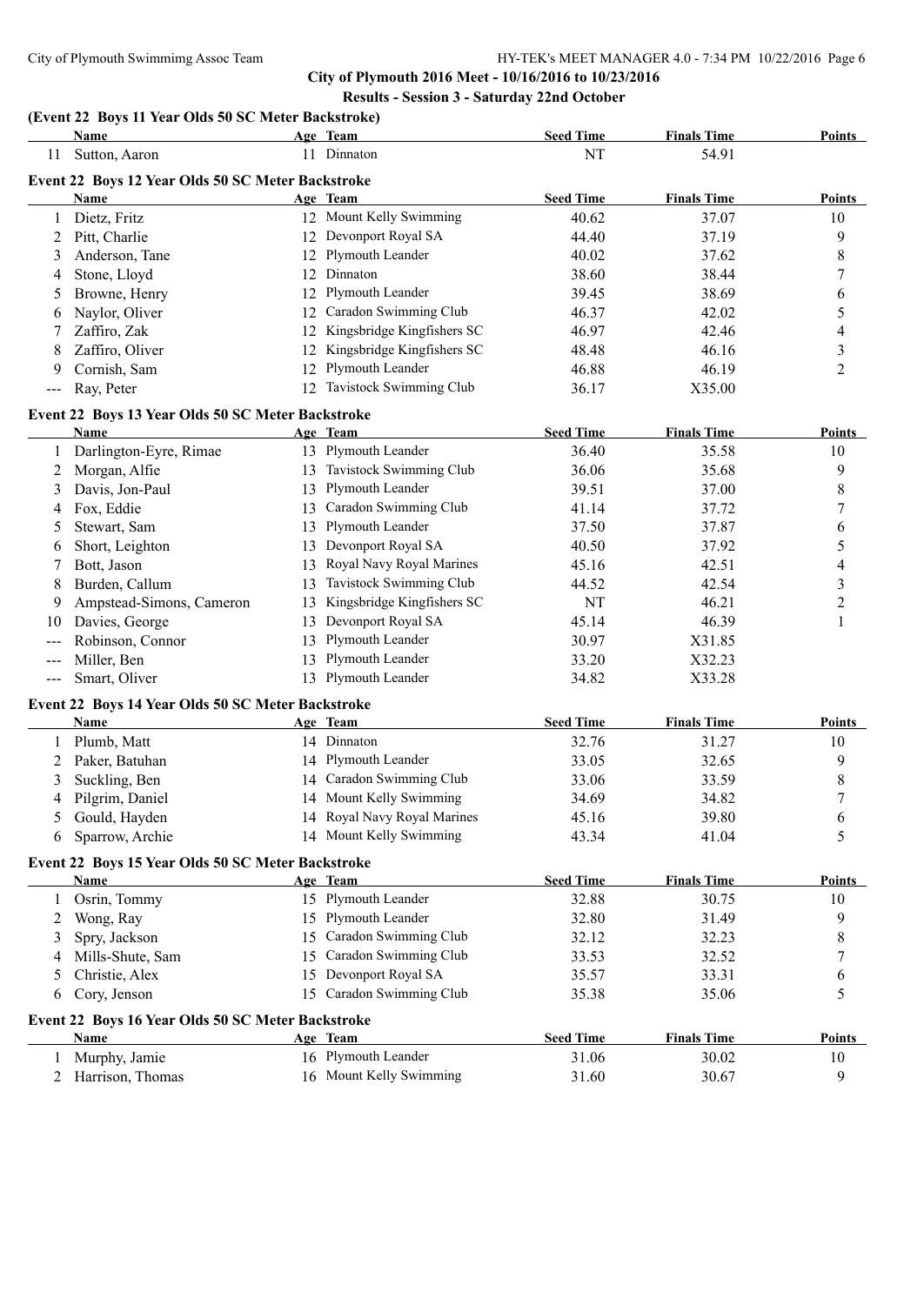**City of Plymouth 2016 Meet - 10/16/2016 to 10/23/2016 Results - Session 3 - Saturday 22nd October**

## **(Event 22 Boys 16 Year Olds 50 SC Meter Backstroke) Name Age Team Seed Time Finals Time Points** 3 O'Connor, Wolfram 16 Plymouth Leander 31.39 30.75 8 4 France, Jake 16 Tavistock Swimming Club 31.70 31.61 7 5 Brady, Joseph 16 Devonport Royal SA 32.35 32.46 6 **Event 22 Boys 17 & Over 50 SC Meter Backstroke Name Age Team Seed Time Finals Time Points** 1 Rookes, Nathaniel 23 Tavistock Swimming Club 29.41 30.17 10 2 Morgan, George 17 Tavistock Swimming Club 30.57 32.22 9 3 Francis, Alex 18 Tavistock Swimming Club 33.66 32.49 8 Tibbetts, Joseph 17 Plymouth Leander 27.17 X26.54 --- Greenwood, Nathan 17 Plymouth Leander 28.05 X27.41 **Event 23 Girls 9 Year Olds 50 SC Meter Breaststroke Name Age Team Seed Time Finals Time Points** 1 Kinsey, Alice 9 Caradon Swimming Club 51.28 49.86 10 2 Shute, Olivia 9 Caradon Swimming Club 53.18 51.16 9 3 Coy, Olivia 3 9 Plymouth Leander 56.20 54.09 8 4 Bennett, Gemma 9 Kingsbridge Kingfishers SC NT 54.89 7 5 Hess, Louisa 6 9 Mount Kelly Swimming 19 NT 55.17 6 6 Heal, Daisy 9 Mount Kelly Swimming 19 NT 55.36 5 7 Braine, Verity **9 Plymouth Leander** 54.00 55.44 4 4 8 Louis, Sarah 9 Devonport Royal SA 1:02.47 55.61 3 9 Tilney, Hannah 9 Mount Kelly Swimming NT 58.02 2 10 Dawdry, Oceana 9 Plymouth Leander 1:03.47 58.95 1 11 Pollak, Isla 9 Dinnaton NT 59.53 12 Lamerton, Kajsa 9 Plymouth Leander 1:00.24 1:00.64 13 Taylor, Millie 9 Plymouth Leander 1:03.15 1:03.14 14 Dawdry, Skyla 9 Plymouth Leander 1:07.05 1:05.90 15 Kennedy-Bruyneels, Isabelle 9 Dinnaton 1:06.53 16 Kirkham, Gracie-Mae 9 Caradon Swimming Club 1:23.34 1:11.58 --- Kinsman, Blythe 9 Plymouth Leander 42.90 X44.02 --- Botham, Emily 9 Mount Kelly Swimming NT NT DO 7.2 Arm movements not simultaneous or not in the same horizontal plane Riggott, Matilda **1:03.56** DO 9 Mount Kelly Swimming 1:03.56 DO 4.4 Start before starting signal --- Sadri, Parisa 9 Plymouth Leander 55.94 DQ 7.6 Did not touch at turn or finish with both hands, or touch not simultaneous **Event 23 Girls 10 Year Olds 50 SC Meter Breaststroke Name Age Team Seed Time Finals Time Points** 1 D'Cunha, Jasmine 10 Dinnaton 45.57 43.22 10 2 Wilson, Martha 10 Plymouth Leander 45.25 45.28 9

|    | D'Cunha, Jasmine    | 10 Dinnaton              | 45.57 | 43.22 | 10 |
|----|---------------------|--------------------------|-------|-------|----|
|    | Wilson, Martha      | 10 Plymouth Leander      | 45.25 | 45.28 | 9  |
|    | Murphy, Fiona       | 10 Mount Kelly Swimming  | 50.05 | 46.75 | 8  |
|    | 4 Powell, Erin      | 10 Plymouth Leander      | 49.96 | 47.21 |    |
|    | Mugleston, Kate     | 10 Caradon Swimming Club | 47.71 | 47.26 | 6  |
|    | 6 Chapman, Alice    | 10 Dinnaton              | 47.28 | 47.41 |    |
|    | Freeman, Holly      | 10 Plymouth Leander      | 48.40 | 48.70 | 4  |
| 8. | Chilton, Emma       | 10 Devonport Royal SA    | 52.56 | 49.18 |    |
|    | 9 Nicholls, Sarah   | 10 Plymouth Leander      | 49.75 | 49.74 |    |
| 10 | Murphy, Louise      | 10 Mount Kelly Swimming  | 51.45 | 50.28 |    |
| 11 | Walker, Carys       | 10 Devonport Royal SA    | 55.00 | 50.56 |    |
|    | Schlussas, Isabella | 10 Caradon Swimming Club | 51.73 | 50.91 |    |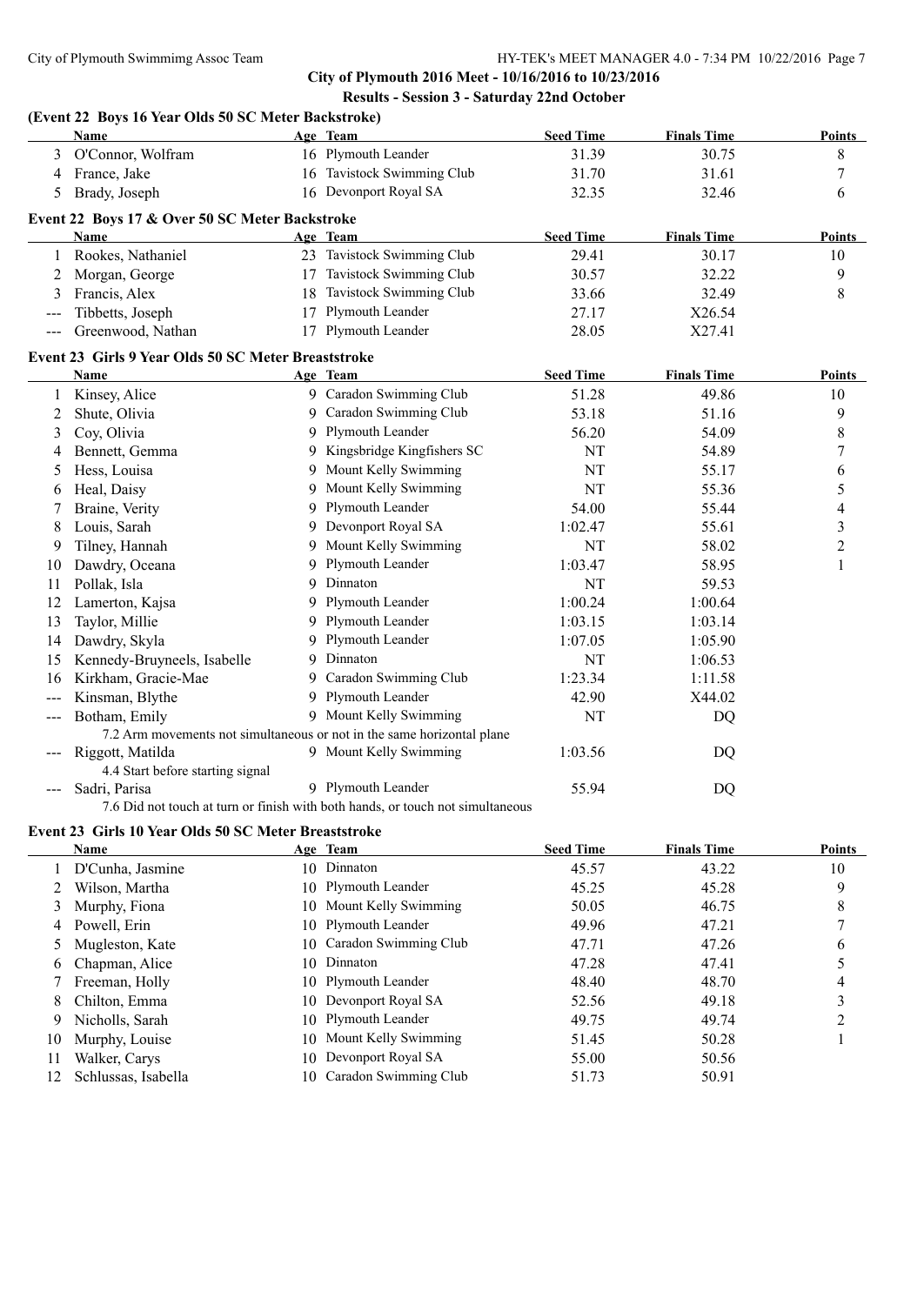**City of Plymouth 2016 Meet - 10/16/2016 to 10/23/2016 Results - Session 3 - Saturday 22nd October**

### **(Event 23 Girls 10 Year Olds 50 SC Meter Breaststroke)**

|     | Name                 |     | Age Team                   | <b>Seed Time</b> | <b>Finals Time</b> | <b>Points</b> |
|-----|----------------------|-----|----------------------------|------------------|--------------------|---------------|
| 13. | Stentiford, Phoebe   |     | 10 Devonport Royal SA      | 53.27            | 51.95              |               |
| 14  | Davis, Charlotte     |     | 10 Mount Kelly Swimming    | 56.13            | 53.16              |               |
| 15  | King, Sophia         |     | 10 Devonport Royal SA      | 59.85            | 53.67              |               |
| 16  | Vatcher, Imogen      |     | 10 Plymouth Leander        | 54.70            | 55.27              |               |
| 17  | Frith, Connie        |     | 10 Caradon Swimming Club   | 55.80            | 55.55              |               |
| 18. | Hearnden, Ervn       | 10  | Caradon Swimming Club      | 55.39            | 56.94              |               |
| 19  | Schraibman, Isabella |     | 10 Tavistock Swimming Club | 1:11.33          | 58.63              |               |
| 20  | Stevens, Jorja       |     | 10 Dinnaton                | 1:03.17          | 58.71              |               |
| 21  | Priestley, Lily      |     | 10 Caradon Swimming Club   | 1:07.88          | 1:03.41            |               |
| 22  | Jones, Abigail       |     | 10 Caradon Swimming Club   | 1:03.91          | 1:04.02            |               |
| 23  | Guy, Mia             | 10- | Tavistock Swimming Club    | 1:13.23          | 1:04.96            |               |
| 24  | King, Lyla           | 10  | Caradon Swimming Club      | NT               | 1:06.45            |               |
|     | Daymond, Sophie      | 10  | Tavistock Swimming Club    | 1:06.71          | DQ                 |               |

7.1 Single fly kick not performed during the 1st arm stroke or followed by a breast kick

## **Event 23 Girls 11 Year Olds 50 SC Meter Breaststroke**

|     | Name                             |    | Age Team                                                                       | <b>Seed Time</b> | <b>Finals Time</b> | <b>Points</b> |
|-----|----------------------------------|----|--------------------------------------------------------------------------------|------------------|--------------------|---------------|
|     | Crews, Tia                       | 11 | Devonport Royal SA                                                             | 44.57            | 41.81              | 10            |
|     | Hess, Annabelle                  | 11 | Mount Kelly Swimming                                                           | 46.87            | 44.60              | 9             |
| 3   | Kennedy-Bruyneels, Amelia        | 11 | Dinnaton                                                                       | 46.08            | 46.25              | 8             |
| 4   | Williams, Annabelle              | 11 | Plymouth Leander                                                               | 47.67            | 46.29              | 7             |
| 5   | Tout, Millie                     | 11 | Dinnaton                                                                       | 49.59            | 48.09              | 6             |
| 6   | Cowling, Morenwyn                | 11 | Caradon Swimming Club                                                          | 50.23            | 50.66              | 5             |
|     | Atkin, Mollie                    | 11 | Caradon Swimming Club                                                          | 50.61            | 50.98              | 4             |
| 8   | Walker, Charlotte                | 11 | Tavistock Swimming Club                                                        | 51.94            | 51.72              | 3             |
| 9   | Abbott, Ceira                    | 11 | Plymouth Leander                                                               | 52.25            | 53.74              | 2             |
| 10  | Fox, Issey                       |    | Caradon Swimming Club                                                          | 59.11            | 55.39              |               |
| 11  | English, Georgia                 | 11 | Devonport Royal SA                                                             | 56.00            | 56.16              |               |
| 12  | Stoate, Alice                    | 11 | Tavistock Swimming Club                                                        | 57.87            | 57.13              |               |
| 13  | McVeigh, Cara                    | 11 | Tavistock Swimming Club                                                        | 1:03.33          | 1:01.88            |               |
| 14  | Lovegrove, Grace                 | 11 | Caradon Swimming Club                                                          | 1:10.96          | 1:12.08            |               |
| --- | Sheil, Isabel                    | 11 | Mount Kelly Swimming                                                           | 41.58            | X39.31             |               |
|     | Wright, Libby                    | 11 | Plymouth Leander                                                               | 39.30            | X39.61             |               |
|     | Tinney, Olivia                   | 11 | Plymouth Leander                                                               | 41.60            | X42.97             |               |
|     | Evans, Klara                     | 11 | Plymouth Leander                                                               | 42.00            | X43.95             |               |
| --- | Mann, Abi                        | 11 | Devonport Royal SA                                                             | 51.00            | DQ                 |               |
|     |                                  |    | 7.6 Did not touch at turn or finish with both hands, or touch not simultaneous |                  |                    |               |
|     | Dolton, Katie                    | 11 | Plymouth Leander                                                               | 43.10            | DQ                 |               |
|     | 4.4 Start before starting signal |    |                                                                                |                  |                    |               |

### **Event 23 Girls 12 Year Olds 50 SC Meter Breaststroke**

|    | <b>Name</b>           | Age Team                 | <b>Seed Time</b> | <b>Finals Time</b> | <b>Points</b> |
|----|-----------------------|--------------------------|------------------|--------------------|---------------|
|    | Cornish, Emily        | 12 Plymouth Leander      | 44.45            | 43.11              | 10            |
|    | 2 Tilney, Charlotte   | 12 Mount Kelly Swimming  | 47.44            | 43.77              | 9             |
| 3  | Hughes, Evie          | 12 Devonport Royal SA    | 53.93            | 44.36              | 8             |
| 4  | Smart, Aimee          | 12 Plymouth Leander      | 46.40            | 44.96              |               |
|    | 5 Hocking, Lauren     | 12 Caradon Swimming Club | 44.30            | 45.04              | b             |
| 6  | Aspen, Elizabeth      | 12 Caradon Swimming Club | 51.48            | 49.09              |               |
|    | Sparrow, Persephone   | 12 Mount Kelly Swimming  | 50.18            | 49.13              |               |
| 8. | Nichol-Garcia, Isabel | 12 Mount Kelly Swimming  | 1:02.69          | 50.60              |               |
| 9  | Hearnden, Megan       | 12 Caradon Swimming Club | 52.02            | 50.65              |               |
| 10 | Penna, Olivia         | 12 Mount Kelly Swimming  | 51.32            | 51.24              |               |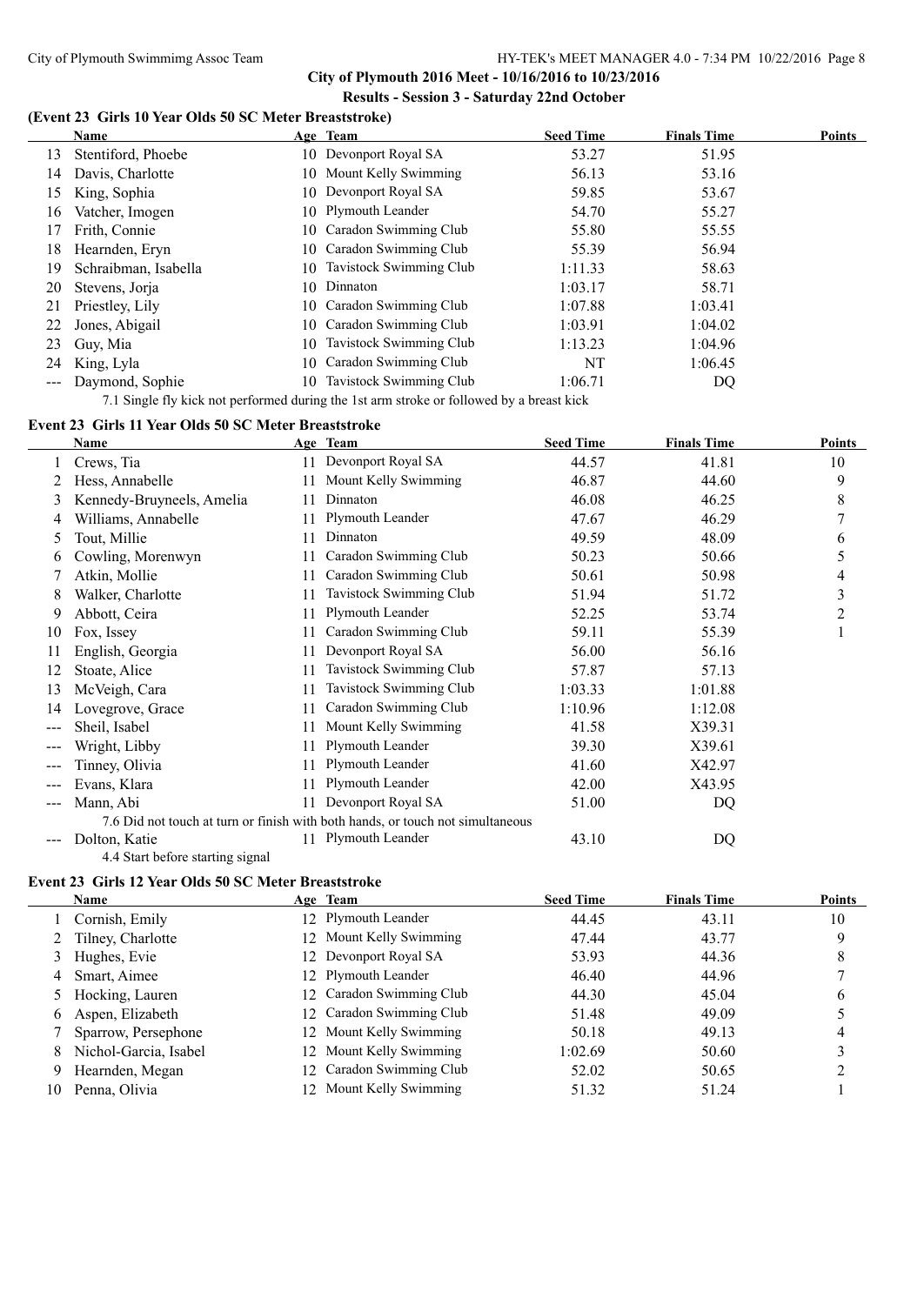**City of Plymouth 2016 Meet - 10/16/2016 to 10/23/2016 Results - Session 3 - Saturday 22nd October**

|                     | (Event 23 Girls 12 Year Olds 50 SC Meter Breaststroke)      |    |                               |                  |                    |               |
|---------------------|-------------------------------------------------------------|----|-------------------------------|------------------|--------------------|---------------|
|                     | Name                                                        |    | Age Team                      | <b>Seed Time</b> | <b>Finals Time</b> | Points        |
| 11                  | Inness, Taylor                                              |    | 12 Plymouth Leander           | 50.85            | 51.67              |               |
| 12                  | Cox, Izzy                                                   |    | 12 Tavistock Swimming Club    | 58.74            | 53.78              |               |
| $\qquad \qquad - -$ | Morgan-Hughes, Emily                                        |    | 12 Dinnaton                   | 38.90            | X37.95             |               |
|                     | Event 23 Girls 13 Year Olds 50 SC Meter Breaststroke        |    |                               |                  |                    |               |
|                     | <b>Name</b>                                                 |    | Age Team                      | <b>Seed Time</b> | <b>Finals Time</b> | Points        |
| 1                   | D'Cunha, Ella                                               |    | 13 Dinnaton                   | 42.35            | 39.28              | 10            |
| 2                   | Coleman, Jasmin                                             |    | 13 Devonport Royal SA         | 39.96            | 39.56              | 9             |
| 3                   | Prior, Elena                                                |    | 13 Tavistock Swimming Club    | 45.56            | 43.86              | 8             |
| 4                   | Godfrey, Olivia                                             |    | 13 Mount Kelly Swimming       | 45.15            | 44.13              | 7             |
| $---$               | Murphy, Claire                                              |    | 13 Mount Kelly Swimming       | 39.56            | X40.21             |               |
|                     | Event 23 Girls 14 Year Olds 50 SC Meter Breaststroke        |    |                               |                  |                    |               |
|                     | Name                                                        |    | Age Team                      | <b>Seed Time</b> | <b>Finals Time</b> | Points        |
| 1                   | Dolton, Laura                                               |    | 14 Plymouth Leander           | 38.07            | 39.08              | 10            |
| 2                   | Pears, India                                                |    | 14 Plymouth Leander           | 41.20            | 41.80              | 9             |
| 3                   | France, Emily                                               |    | 14 Tavistock Swimming Club    | 42.06            | 42.00              | 8             |
| 4                   | Burgess, Mary                                               |    | 14 Plymouth Leander           | 43.20            | 42.18              | $\sqrt{ }$    |
| 5                   | Dunn, Nicole                                                |    | 14 Mount Kelly Swimming       | 41.05            | 42.68              | 6             |
| 6                   | Zaffiro, Tegan                                              |    | 14 Kingsbridge Kingfishers SC | 50.50            | 52.36              | 5             |
|                     | Event 23 Girls 15 Year Olds 50 SC Meter Breaststroke        |    |                               |                  |                    |               |
|                     | Name                                                        |    | Age Team                      | <b>Seed Time</b> | <b>Finals Time</b> | <b>Points</b> |
| 1                   | Teague, Sarah                                               |    | 15 Tavistock Swimming Club    | 37.34            | 36.19              | 10            |
| 2                   | Aspen, Isobel                                               |    | 15 Caradon Swimming Club      | 37.28            | 37.79              | 9             |
| 3                   | Marles, Maisie                                              |    | 15 Plymouth Leander           | 39.44            | 39.83              | $\,8\,$       |
| 4                   | Walker, Emily                                               |    | 15 Royal Navy Royal Marines   | 44.19            | 46.51              | $\tau$        |
| 5                   | Burgess, Annalise                                           |    | 15 Plymouth Leander           | 49.00            | 47.81              | 6             |
|                     | Event 23 Girls 16 Year Olds 50 SC Meter Breaststroke        |    |                               |                  |                    |               |
|                     | Name                                                        |    | Age Team                      | <b>Seed Time</b> | <b>Finals Time</b> | Points        |
| 1                   | Manning, Jessica                                            |    | 16 Devonport Royal SA         | 37.29            | 34.21              | 10            |
| 2                   | Francis, Amber                                              |    | 16 Tavistock Swimming Club    | 38.58            | 38.46              | 9             |
| 3                   | Chitty, Hannah                                              | 16 | Tavistock Swimming Club       | 39.12            | 38.88              | 8             |
| 4                   | Kellett, Alice                                              | 16 | Royal Navy Royal Marines      | 42.28            | 45.00              | $\tau$        |
| 5                   | McCall, Ellie                                               |    | 16 Caradon Swimming Club      | 46.39            | 46.32              | 6             |
|                     |                                                             |    |                               |                  |                    |               |
|                     | Event 23 Girls 17 & Over 50 SC Meter Breaststroke<br>Name   |    | Age Team                      | <b>Seed Time</b> | <b>Finals Time</b> | <b>Points</b> |
|                     | Lawrence, Emily                                             |    | 17 Kingsbridge Kingfishers SC | 34.63            | X34.12             |               |
|                     |                                                             |    |                               |                  |                    |               |
|                     | Event 24 Boys 9 Year Olds 200 SC Meter Breaststroke<br>Name |    | Age Team                      | <b>Seed Time</b> | <b>Finals Time</b> | Points        |
| 1                   | Miles, Reuben                                               |    | 9 Kingsbridge Kingfishers SC  | NT               | 3:59.96            | 10            |
|                     |                                                             | 9. | Plymouth Leander              |                  |                    |               |
| 2                   | Grenardo, Alexander                                         | 9  | Dinnaton                      | 4:19.30          | 4:05.65            | 9             |
| 3                   | Thomas, Christopher                                         |    |                               | 4:24.72          | 4:11.15            | 8             |
| 4                   | McSweeney, Alfie                                            | 9  | Devonport Royal SA            | 4:00.00          | 4:11.71            | 7             |
| 5                   | Smallshaw, Finley                                           | 9  | Tavistock Swimming Club       | 5:02.03          | 4:14.29            | 6             |
|                     | Event 24 Boys 10 Year Olds 200 SC Meter Breaststroke        |    |                               |                  |                    |               |
|                     | Name                                                        |    | Age Team                      | <b>Seed Time</b> | <b>Finals Time</b> | Points        |
| 1                   | Schroeder, Quinlan                                          |    | 10 Mount Kelly Swimming       | 3:38.96          | 3:37.61            | 10            |
| $\frac{1}{2}$       | Walters, Thomas                                             |    | 10 Plymouth Leander           | 4:25.00          | DQ                 |               |

7.6 Did not touch at turn or finish with both hands, or touch not simultaneous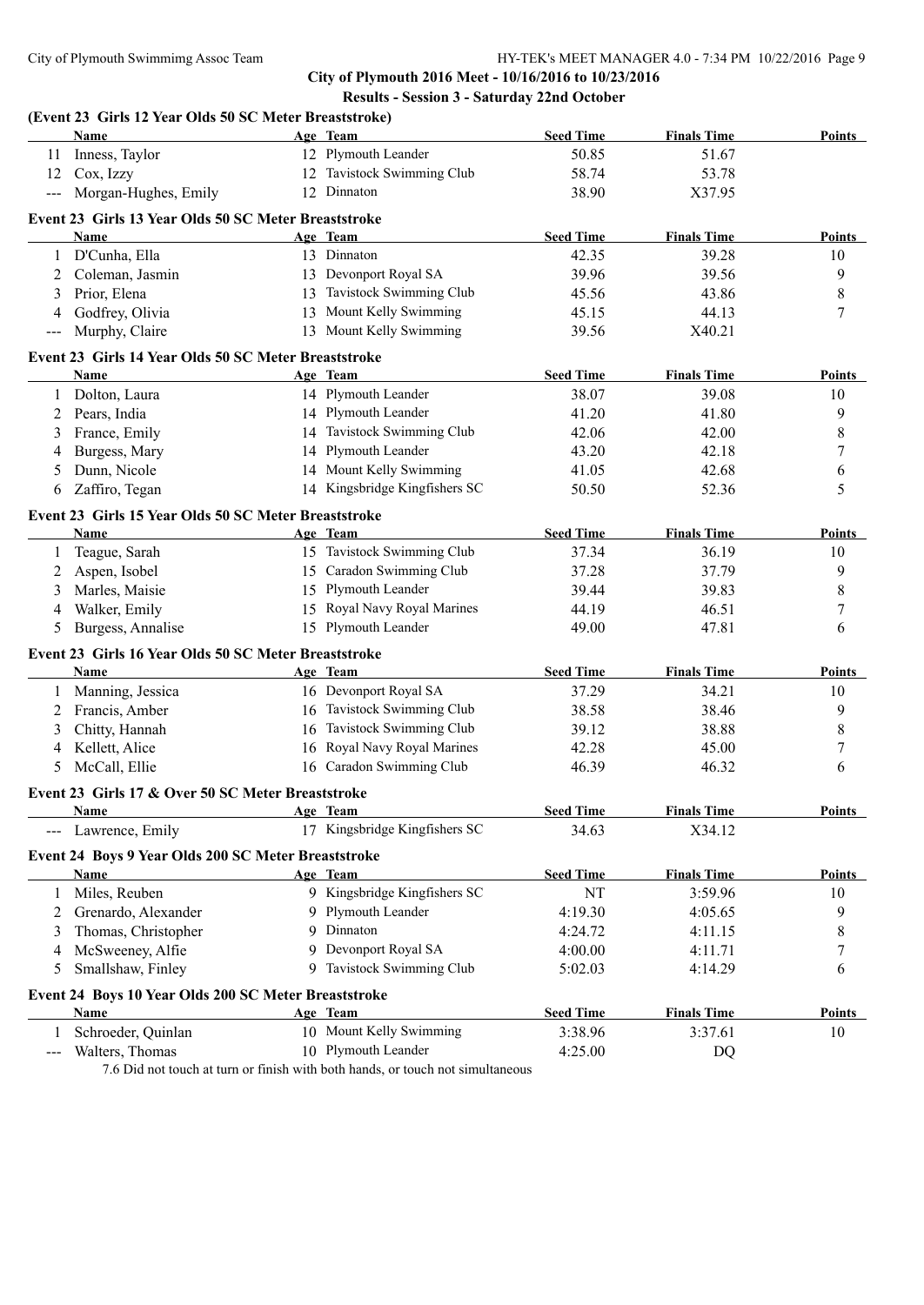## **City of Plymouth 2016 Meet - 10/16/2016 to 10/23/2016 Results - Session 3 - Saturday 22nd October**

### **Event 24 Boys 11 Year Olds 200 SC Meter Breaststroke**

| 11 Plymouth Leander<br>3:36.40<br>George, Scott<br>3:34.48<br>10<br>11 Kingsbridge Kingfishers SC<br>Pearson, Charlie<br>9<br>4:13.18<br>3:50.76<br>2<br>11 Tavistock Swimming Club<br>$\,$ 8 $\,$<br>Palmer, Samuel<br>3<br>4:02.16<br>4:05.18<br>11 Plymouth Leander<br>O'Loughlin, Paul<br>3:09.40<br>X3:13.63<br>$\qquad \qquad -$<br>Event 24 Boys 12 Year Olds 200 SC Meter Breaststroke<br><b>Seed Time</b><br><b>Finals Time</b><br>Name<br>Age Team<br>12 Mount Kelly Swimming<br>Brew, Jamie<br>3:19.80<br>3:05.13<br>10<br>1<br>12 Devonport Royal SA<br>9<br>Pitt, Charlie<br>2<br>3:32.45<br>3:13.54<br>12 Plymouth Leander<br>Philipson, Ethan<br>8<br>3<br>3:30.80<br>3:24.77<br>12 Caradon Swimming Club<br>Naylor, Oliver<br>7<br>3:44.50<br>3:31.67<br>4<br>12 Kingsbridge Kingfishers SC<br>Zaffiro, Zak<br>4:03.50<br>3:42.70<br>6<br>5<br>Zaffiro, Oliver<br>12 Kingsbridge Kingfishers SC<br>5<br>4:03.69<br>3:51.42<br>6<br>12 Plymouth Leander<br>Cornish, Sam<br>NT<br>4:17.10<br>4<br>7<br>12 Plymouth Leander<br>Williams, Cameron<br>3:09.40<br>X3:02.87<br>$\qquad \qquad - -$<br>Event 24 Boys 13 Year Olds 200 SC Meter Breaststroke<br><b>Seed Time</b><br><b>Finals Time</b><br>Name<br>Age Team<br>13 Plymouth Leander<br>Williams, Matthew<br>3:20.00<br>3:20.74<br>10<br>13 Royal Navy Royal Marines<br>9<br>Rhodes, Samuel<br>3:27.67<br>3:29.14<br>2<br>13 Royal Navy Royal Marines<br>Bott, Jason<br>3:34.60<br>8<br>3<br>3:35.46<br>13 Devonport Royal SA<br>7<br>Davies, George<br>3:40.00<br>3:40.51<br>4<br>Event 24 Boys 14 Year Olds 200 SC Meter Breaststroke<br><b>Seed Time</b><br><b>Finals Time</b><br>Name<br>Age Team<br>14 Caradon Swimming Club<br>Suckling, Ben<br>2:54.59<br>2:55.48<br>10<br>1<br>Event 24 Boys 15 Year Olds 200 SC Meter Breaststroke<br>Name<br>Age Team<br><b>Seed Time</b><br><b>Finals Time</b><br>15 Caradon Swimming Club<br>Mills-Shute, Sam<br>2:59.03<br>3:02.68<br>10<br>1<br>15 Caradon Swimming Club<br>Cory, Jenson<br>9<br>3:08.36<br>3:06.07<br>2<br>15 Plymouth Leander<br>Spencer, George<br>2:30.50<br>X2:29.72<br>$---$<br>Event 25 Girls 10 Year Olds 200 SC Meter Butterfly<br><b>Seed Time</b><br><b>Finals Time</b><br>Name<br>Age Team<br>10 Plymouth Leander<br>1 Griffiths, Ruby<br>3:20.99<br>3:26.65<br>10<br>10 Dinnaton<br>9<br>2 D'Cunha, Jasmine<br>3:54.20<br>3:44.77<br>Event 25 Girls 11 Year Olds 200 SC Meter Butterfly<br>Seed Time<br><b>Finals Time</b><br>Name.<br><u>Age Team Age Team</u><br>11 Plymouth Leander<br>Hutchinson, Niamh<br>3:26.95<br>3:35.67<br>10<br>1<br>11 Plymouth Leander<br>Abbott, Ceira<br>4:22.50<br>DQ<br>$---$<br>8.3 Breaststroke kick used (legal in Masters' Competitions)<br>Event 25 Girls 12 Year Olds 200 SC Meter Butterfly<br><b>Seed Time</b><br><b>Finals Time</b><br>Name<br>Age Team<br>12 Plymouth Leander<br>Noel, Orianna<br>2:34.40<br>X2:32.11<br>12 Plymouth Leander<br>Cornish, Emily<br>X2:46.01<br>2:44.30<br>Event 25 Girls 13 Year Olds 200 SC Meter Butterfly<br>Name<br>Age Team<br><b>Seed Time</b><br><b>Finals Time</b><br>13 Dinnaton<br>1 | Name          | Age Team | <b>Seed Time</b> | <b>Finals Time</b> | <b>Points</b> |
|-------------------------------------------------------------------------------------------------------------------------------------------------------------------------------------------------------------------------------------------------------------------------------------------------------------------------------------------------------------------------------------------------------------------------------------------------------------------------------------------------------------------------------------------------------------------------------------------------------------------------------------------------------------------------------------------------------------------------------------------------------------------------------------------------------------------------------------------------------------------------------------------------------------------------------------------------------------------------------------------------------------------------------------------------------------------------------------------------------------------------------------------------------------------------------------------------------------------------------------------------------------------------------------------------------------------------------------------------------------------------------------------------------------------------------------------------------------------------------------------------------------------------------------------------------------------------------------------------------------------------------------------------------------------------------------------------------------------------------------------------------------------------------------------------------------------------------------------------------------------------------------------------------------------------------------------------------------------------------------------------------------------------------------------------------------------------------------------------------------------------------------------------------------------------------------------------------------------------------------------------------------------------------------------------------------------------------------------------------------------------------------------------------------------------------------------------------------------------------------------------------------------------------------------------------------------------------------------------------------------------------------------------------------------------------------------------------------------------------------------------------------------------------------------------------------------------------------------------------------------------------------------------------------------------------------------------------------------------------------------------------------------------------------------------------------------------------------------------------------------------|---------------|----------|------------------|--------------------|---------------|
|                                                                                                                                                                                                                                                                                                                                                                                                                                                                                                                                                                                                                                                                                                                                                                                                                                                                                                                                                                                                                                                                                                                                                                                                                                                                                                                                                                                                                                                                                                                                                                                                                                                                                                                                                                                                                                                                                                                                                                                                                                                                                                                                                                                                                                                                                                                                                                                                                                                                                                                                                                                                                                                                                                                                                                                                                                                                                                                                                                                                                                                                                                                         |               |          |                  |                    |               |
|                                                                                                                                                                                                                                                                                                                                                                                                                                                                                                                                                                                                                                                                                                                                                                                                                                                                                                                                                                                                                                                                                                                                                                                                                                                                                                                                                                                                                                                                                                                                                                                                                                                                                                                                                                                                                                                                                                                                                                                                                                                                                                                                                                                                                                                                                                                                                                                                                                                                                                                                                                                                                                                                                                                                                                                                                                                                                                                                                                                                                                                                                                                         |               |          |                  |                    |               |
|                                                                                                                                                                                                                                                                                                                                                                                                                                                                                                                                                                                                                                                                                                                                                                                                                                                                                                                                                                                                                                                                                                                                                                                                                                                                                                                                                                                                                                                                                                                                                                                                                                                                                                                                                                                                                                                                                                                                                                                                                                                                                                                                                                                                                                                                                                                                                                                                                                                                                                                                                                                                                                                                                                                                                                                                                                                                                                                                                                                                                                                                                                                         |               |          |                  |                    |               |
|                                                                                                                                                                                                                                                                                                                                                                                                                                                                                                                                                                                                                                                                                                                                                                                                                                                                                                                                                                                                                                                                                                                                                                                                                                                                                                                                                                                                                                                                                                                                                                                                                                                                                                                                                                                                                                                                                                                                                                                                                                                                                                                                                                                                                                                                                                                                                                                                                                                                                                                                                                                                                                                                                                                                                                                                                                                                                                                                                                                                                                                                                                                         |               |          |                  |                    |               |
|                                                                                                                                                                                                                                                                                                                                                                                                                                                                                                                                                                                                                                                                                                                                                                                                                                                                                                                                                                                                                                                                                                                                                                                                                                                                                                                                                                                                                                                                                                                                                                                                                                                                                                                                                                                                                                                                                                                                                                                                                                                                                                                                                                                                                                                                                                                                                                                                                                                                                                                                                                                                                                                                                                                                                                                                                                                                                                                                                                                                                                                                                                                         |               |          |                  |                    |               |
|                                                                                                                                                                                                                                                                                                                                                                                                                                                                                                                                                                                                                                                                                                                                                                                                                                                                                                                                                                                                                                                                                                                                                                                                                                                                                                                                                                                                                                                                                                                                                                                                                                                                                                                                                                                                                                                                                                                                                                                                                                                                                                                                                                                                                                                                                                                                                                                                                                                                                                                                                                                                                                                                                                                                                                                                                                                                                                                                                                                                                                                                                                                         |               |          |                  |                    | <b>Points</b> |
|                                                                                                                                                                                                                                                                                                                                                                                                                                                                                                                                                                                                                                                                                                                                                                                                                                                                                                                                                                                                                                                                                                                                                                                                                                                                                                                                                                                                                                                                                                                                                                                                                                                                                                                                                                                                                                                                                                                                                                                                                                                                                                                                                                                                                                                                                                                                                                                                                                                                                                                                                                                                                                                                                                                                                                                                                                                                                                                                                                                                                                                                                                                         |               |          |                  |                    |               |
|                                                                                                                                                                                                                                                                                                                                                                                                                                                                                                                                                                                                                                                                                                                                                                                                                                                                                                                                                                                                                                                                                                                                                                                                                                                                                                                                                                                                                                                                                                                                                                                                                                                                                                                                                                                                                                                                                                                                                                                                                                                                                                                                                                                                                                                                                                                                                                                                                                                                                                                                                                                                                                                                                                                                                                                                                                                                                                                                                                                                                                                                                                                         |               |          |                  |                    |               |
|                                                                                                                                                                                                                                                                                                                                                                                                                                                                                                                                                                                                                                                                                                                                                                                                                                                                                                                                                                                                                                                                                                                                                                                                                                                                                                                                                                                                                                                                                                                                                                                                                                                                                                                                                                                                                                                                                                                                                                                                                                                                                                                                                                                                                                                                                                                                                                                                                                                                                                                                                                                                                                                                                                                                                                                                                                                                                                                                                                                                                                                                                                                         |               |          |                  |                    |               |
|                                                                                                                                                                                                                                                                                                                                                                                                                                                                                                                                                                                                                                                                                                                                                                                                                                                                                                                                                                                                                                                                                                                                                                                                                                                                                                                                                                                                                                                                                                                                                                                                                                                                                                                                                                                                                                                                                                                                                                                                                                                                                                                                                                                                                                                                                                                                                                                                                                                                                                                                                                                                                                                                                                                                                                                                                                                                                                                                                                                                                                                                                                                         |               |          |                  |                    |               |
|                                                                                                                                                                                                                                                                                                                                                                                                                                                                                                                                                                                                                                                                                                                                                                                                                                                                                                                                                                                                                                                                                                                                                                                                                                                                                                                                                                                                                                                                                                                                                                                                                                                                                                                                                                                                                                                                                                                                                                                                                                                                                                                                                                                                                                                                                                                                                                                                                                                                                                                                                                                                                                                                                                                                                                                                                                                                                                                                                                                                                                                                                                                         |               |          |                  |                    |               |
|                                                                                                                                                                                                                                                                                                                                                                                                                                                                                                                                                                                                                                                                                                                                                                                                                                                                                                                                                                                                                                                                                                                                                                                                                                                                                                                                                                                                                                                                                                                                                                                                                                                                                                                                                                                                                                                                                                                                                                                                                                                                                                                                                                                                                                                                                                                                                                                                                                                                                                                                                                                                                                                                                                                                                                                                                                                                                                                                                                                                                                                                                                                         |               |          |                  |                    |               |
|                                                                                                                                                                                                                                                                                                                                                                                                                                                                                                                                                                                                                                                                                                                                                                                                                                                                                                                                                                                                                                                                                                                                                                                                                                                                                                                                                                                                                                                                                                                                                                                                                                                                                                                                                                                                                                                                                                                                                                                                                                                                                                                                                                                                                                                                                                                                                                                                                                                                                                                                                                                                                                                                                                                                                                                                                                                                                                                                                                                                                                                                                                                         |               |          |                  |                    |               |
|                                                                                                                                                                                                                                                                                                                                                                                                                                                                                                                                                                                                                                                                                                                                                                                                                                                                                                                                                                                                                                                                                                                                                                                                                                                                                                                                                                                                                                                                                                                                                                                                                                                                                                                                                                                                                                                                                                                                                                                                                                                                                                                                                                                                                                                                                                                                                                                                                                                                                                                                                                                                                                                                                                                                                                                                                                                                                                                                                                                                                                                                                                                         |               |          |                  |                    |               |
|                                                                                                                                                                                                                                                                                                                                                                                                                                                                                                                                                                                                                                                                                                                                                                                                                                                                                                                                                                                                                                                                                                                                                                                                                                                                                                                                                                                                                                                                                                                                                                                                                                                                                                                                                                                                                                                                                                                                                                                                                                                                                                                                                                                                                                                                                                                                                                                                                                                                                                                                                                                                                                                                                                                                                                                                                                                                                                                                                                                                                                                                                                                         |               |          |                  |                    |               |
|                                                                                                                                                                                                                                                                                                                                                                                                                                                                                                                                                                                                                                                                                                                                                                                                                                                                                                                                                                                                                                                                                                                                                                                                                                                                                                                                                                                                                                                                                                                                                                                                                                                                                                                                                                                                                                                                                                                                                                                                                                                                                                                                                                                                                                                                                                                                                                                                                                                                                                                                                                                                                                                                                                                                                                                                                                                                                                                                                                                                                                                                                                                         |               |          |                  |                    | <b>Points</b> |
|                                                                                                                                                                                                                                                                                                                                                                                                                                                                                                                                                                                                                                                                                                                                                                                                                                                                                                                                                                                                                                                                                                                                                                                                                                                                                                                                                                                                                                                                                                                                                                                                                                                                                                                                                                                                                                                                                                                                                                                                                                                                                                                                                                                                                                                                                                                                                                                                                                                                                                                                                                                                                                                                                                                                                                                                                                                                                                                                                                                                                                                                                                                         |               |          |                  |                    |               |
|                                                                                                                                                                                                                                                                                                                                                                                                                                                                                                                                                                                                                                                                                                                                                                                                                                                                                                                                                                                                                                                                                                                                                                                                                                                                                                                                                                                                                                                                                                                                                                                                                                                                                                                                                                                                                                                                                                                                                                                                                                                                                                                                                                                                                                                                                                                                                                                                                                                                                                                                                                                                                                                                                                                                                                                                                                                                                                                                                                                                                                                                                                                         |               |          |                  |                    |               |
|                                                                                                                                                                                                                                                                                                                                                                                                                                                                                                                                                                                                                                                                                                                                                                                                                                                                                                                                                                                                                                                                                                                                                                                                                                                                                                                                                                                                                                                                                                                                                                                                                                                                                                                                                                                                                                                                                                                                                                                                                                                                                                                                                                                                                                                                                                                                                                                                                                                                                                                                                                                                                                                                                                                                                                                                                                                                                                                                                                                                                                                                                                                         |               |          |                  |                    |               |
|                                                                                                                                                                                                                                                                                                                                                                                                                                                                                                                                                                                                                                                                                                                                                                                                                                                                                                                                                                                                                                                                                                                                                                                                                                                                                                                                                                                                                                                                                                                                                                                                                                                                                                                                                                                                                                                                                                                                                                                                                                                                                                                                                                                                                                                                                                                                                                                                                                                                                                                                                                                                                                                                                                                                                                                                                                                                                                                                                                                                                                                                                                                         |               |          |                  |                    |               |
|                                                                                                                                                                                                                                                                                                                                                                                                                                                                                                                                                                                                                                                                                                                                                                                                                                                                                                                                                                                                                                                                                                                                                                                                                                                                                                                                                                                                                                                                                                                                                                                                                                                                                                                                                                                                                                                                                                                                                                                                                                                                                                                                                                                                                                                                                                                                                                                                                                                                                                                                                                                                                                                                                                                                                                                                                                                                                                                                                                                                                                                                                                                         |               |          |                  |                    |               |
|                                                                                                                                                                                                                                                                                                                                                                                                                                                                                                                                                                                                                                                                                                                                                                                                                                                                                                                                                                                                                                                                                                                                                                                                                                                                                                                                                                                                                                                                                                                                                                                                                                                                                                                                                                                                                                                                                                                                                                                                                                                                                                                                                                                                                                                                                                                                                                                                                                                                                                                                                                                                                                                                                                                                                                                                                                                                                                                                                                                                                                                                                                                         |               |          |                  |                    | <b>Points</b> |
|                                                                                                                                                                                                                                                                                                                                                                                                                                                                                                                                                                                                                                                                                                                                                                                                                                                                                                                                                                                                                                                                                                                                                                                                                                                                                                                                                                                                                                                                                                                                                                                                                                                                                                                                                                                                                                                                                                                                                                                                                                                                                                                                                                                                                                                                                                                                                                                                                                                                                                                                                                                                                                                                                                                                                                                                                                                                                                                                                                                                                                                                                                                         |               |          |                  |                    |               |
|                                                                                                                                                                                                                                                                                                                                                                                                                                                                                                                                                                                                                                                                                                                                                                                                                                                                                                                                                                                                                                                                                                                                                                                                                                                                                                                                                                                                                                                                                                                                                                                                                                                                                                                                                                                                                                                                                                                                                                                                                                                                                                                                                                                                                                                                                                                                                                                                                                                                                                                                                                                                                                                                                                                                                                                                                                                                                                                                                                                                                                                                                                                         |               |          |                  |                    |               |
|                                                                                                                                                                                                                                                                                                                                                                                                                                                                                                                                                                                                                                                                                                                                                                                                                                                                                                                                                                                                                                                                                                                                                                                                                                                                                                                                                                                                                                                                                                                                                                                                                                                                                                                                                                                                                                                                                                                                                                                                                                                                                                                                                                                                                                                                                                                                                                                                                                                                                                                                                                                                                                                                                                                                                                                                                                                                                                                                                                                                                                                                                                                         |               |          |                  |                    | <b>Points</b> |
|                                                                                                                                                                                                                                                                                                                                                                                                                                                                                                                                                                                                                                                                                                                                                                                                                                                                                                                                                                                                                                                                                                                                                                                                                                                                                                                                                                                                                                                                                                                                                                                                                                                                                                                                                                                                                                                                                                                                                                                                                                                                                                                                                                                                                                                                                                                                                                                                                                                                                                                                                                                                                                                                                                                                                                                                                                                                                                                                                                                                                                                                                                                         |               |          |                  |                    |               |
|                                                                                                                                                                                                                                                                                                                                                                                                                                                                                                                                                                                                                                                                                                                                                                                                                                                                                                                                                                                                                                                                                                                                                                                                                                                                                                                                                                                                                                                                                                                                                                                                                                                                                                                                                                                                                                                                                                                                                                                                                                                                                                                                                                                                                                                                                                                                                                                                                                                                                                                                                                                                                                                                                                                                                                                                                                                                                                                                                                                                                                                                                                                         |               |          |                  |                    |               |
|                                                                                                                                                                                                                                                                                                                                                                                                                                                                                                                                                                                                                                                                                                                                                                                                                                                                                                                                                                                                                                                                                                                                                                                                                                                                                                                                                                                                                                                                                                                                                                                                                                                                                                                                                                                                                                                                                                                                                                                                                                                                                                                                                                                                                                                                                                                                                                                                                                                                                                                                                                                                                                                                                                                                                                                                                                                                                                                                                                                                                                                                                                                         |               |          |                  |                    |               |
|                                                                                                                                                                                                                                                                                                                                                                                                                                                                                                                                                                                                                                                                                                                                                                                                                                                                                                                                                                                                                                                                                                                                                                                                                                                                                                                                                                                                                                                                                                                                                                                                                                                                                                                                                                                                                                                                                                                                                                                                                                                                                                                                                                                                                                                                                                                                                                                                                                                                                                                                                                                                                                                                                                                                                                                                                                                                                                                                                                                                                                                                                                                         |               |          |                  |                    |               |
|                                                                                                                                                                                                                                                                                                                                                                                                                                                                                                                                                                                                                                                                                                                                                                                                                                                                                                                                                                                                                                                                                                                                                                                                                                                                                                                                                                                                                                                                                                                                                                                                                                                                                                                                                                                                                                                                                                                                                                                                                                                                                                                                                                                                                                                                                                                                                                                                                                                                                                                                                                                                                                                                                                                                                                                                                                                                                                                                                                                                                                                                                                                         |               |          |                  |                    | <b>Points</b> |
|                                                                                                                                                                                                                                                                                                                                                                                                                                                                                                                                                                                                                                                                                                                                                                                                                                                                                                                                                                                                                                                                                                                                                                                                                                                                                                                                                                                                                                                                                                                                                                                                                                                                                                                                                                                                                                                                                                                                                                                                                                                                                                                                                                                                                                                                                                                                                                                                                                                                                                                                                                                                                                                                                                                                                                                                                                                                                                                                                                                                                                                                                                                         |               |          |                  |                    |               |
|                                                                                                                                                                                                                                                                                                                                                                                                                                                                                                                                                                                                                                                                                                                                                                                                                                                                                                                                                                                                                                                                                                                                                                                                                                                                                                                                                                                                                                                                                                                                                                                                                                                                                                                                                                                                                                                                                                                                                                                                                                                                                                                                                                                                                                                                                                                                                                                                                                                                                                                                                                                                                                                                                                                                                                                                                                                                                                                                                                                                                                                                                                                         |               |          |                  |                    |               |
|                                                                                                                                                                                                                                                                                                                                                                                                                                                                                                                                                                                                                                                                                                                                                                                                                                                                                                                                                                                                                                                                                                                                                                                                                                                                                                                                                                                                                                                                                                                                                                                                                                                                                                                                                                                                                                                                                                                                                                                                                                                                                                                                                                                                                                                                                                                                                                                                                                                                                                                                                                                                                                                                                                                                                                                                                                                                                                                                                                                                                                                                                                                         |               |          |                  |                    |               |
|                                                                                                                                                                                                                                                                                                                                                                                                                                                                                                                                                                                                                                                                                                                                                                                                                                                                                                                                                                                                                                                                                                                                                                                                                                                                                                                                                                                                                                                                                                                                                                                                                                                                                                                                                                                                                                                                                                                                                                                                                                                                                                                                                                                                                                                                                                                                                                                                                                                                                                                                                                                                                                                                                                                                                                                                                                                                                                                                                                                                                                                                                                                         |               |          |                  |                    | <b>Points</b> |
|                                                                                                                                                                                                                                                                                                                                                                                                                                                                                                                                                                                                                                                                                                                                                                                                                                                                                                                                                                                                                                                                                                                                                                                                                                                                                                                                                                                                                                                                                                                                                                                                                                                                                                                                                                                                                                                                                                                                                                                                                                                                                                                                                                                                                                                                                                                                                                                                                                                                                                                                                                                                                                                                                                                                                                                                                                                                                                                                                                                                                                                                                                                         |               |          |                  |                    |               |
|                                                                                                                                                                                                                                                                                                                                                                                                                                                                                                                                                                                                                                                                                                                                                                                                                                                                                                                                                                                                                                                                                                                                                                                                                                                                                                                                                                                                                                                                                                                                                                                                                                                                                                                                                                                                                                                                                                                                                                                                                                                                                                                                                                                                                                                                                                                                                                                                                                                                                                                                                                                                                                                                                                                                                                                                                                                                                                                                                                                                                                                                                                                         |               |          |                  |                    |               |
|                                                                                                                                                                                                                                                                                                                                                                                                                                                                                                                                                                                                                                                                                                                                                                                                                                                                                                                                                                                                                                                                                                                                                                                                                                                                                                                                                                                                                                                                                                                                                                                                                                                                                                                                                                                                                                                                                                                                                                                                                                                                                                                                                                                                                                                                                                                                                                                                                                                                                                                                                                                                                                                                                                                                                                                                                                                                                                                                                                                                                                                                                                                         |               |          |                  |                    |               |
|                                                                                                                                                                                                                                                                                                                                                                                                                                                                                                                                                                                                                                                                                                                                                                                                                                                                                                                                                                                                                                                                                                                                                                                                                                                                                                                                                                                                                                                                                                                                                                                                                                                                                                                                                                                                                                                                                                                                                                                                                                                                                                                                                                                                                                                                                                                                                                                                                                                                                                                                                                                                                                                                                                                                                                                                                                                                                                                                                                                                                                                                                                                         |               |          |                  |                    |               |
|                                                                                                                                                                                                                                                                                                                                                                                                                                                                                                                                                                                                                                                                                                                                                                                                                                                                                                                                                                                                                                                                                                                                                                                                                                                                                                                                                                                                                                                                                                                                                                                                                                                                                                                                                                                                                                                                                                                                                                                                                                                                                                                                                                                                                                                                                                                                                                                                                                                                                                                                                                                                                                                                                                                                                                                                                                                                                                                                                                                                                                                                                                                         |               |          |                  |                    | Points        |
|                                                                                                                                                                                                                                                                                                                                                                                                                                                                                                                                                                                                                                                                                                                                                                                                                                                                                                                                                                                                                                                                                                                                                                                                                                                                                                                                                                                                                                                                                                                                                                                                                                                                                                                                                                                                                                                                                                                                                                                                                                                                                                                                                                                                                                                                                                                                                                                                                                                                                                                                                                                                                                                                                                                                                                                                                                                                                                                                                                                                                                                                                                                         |               |          |                  |                    |               |
|                                                                                                                                                                                                                                                                                                                                                                                                                                                                                                                                                                                                                                                                                                                                                                                                                                                                                                                                                                                                                                                                                                                                                                                                                                                                                                                                                                                                                                                                                                                                                                                                                                                                                                                                                                                                                                                                                                                                                                                                                                                                                                                                                                                                                                                                                                                                                                                                                                                                                                                                                                                                                                                                                                                                                                                                                                                                                                                                                                                                                                                                                                                         |               |          |                  |                    |               |
|                                                                                                                                                                                                                                                                                                                                                                                                                                                                                                                                                                                                                                                                                                                                                                                                                                                                                                                                                                                                                                                                                                                                                                                                                                                                                                                                                                                                                                                                                                                                                                                                                                                                                                                                                                                                                                                                                                                                                                                                                                                                                                                                                                                                                                                                                                                                                                                                                                                                                                                                                                                                                                                                                                                                                                                                                                                                                                                                                                                                                                                                                                                         |               |          |                  |                    |               |
|                                                                                                                                                                                                                                                                                                                                                                                                                                                                                                                                                                                                                                                                                                                                                                                                                                                                                                                                                                                                                                                                                                                                                                                                                                                                                                                                                                                                                                                                                                                                                                                                                                                                                                                                                                                                                                                                                                                                                                                                                                                                                                                                                                                                                                                                                                                                                                                                                                                                                                                                                                                                                                                                                                                                                                                                                                                                                                                                                                                                                                                                                                                         |               |          |                  |                    | <b>Points</b> |
|                                                                                                                                                                                                                                                                                                                                                                                                                                                                                                                                                                                                                                                                                                                                                                                                                                                                                                                                                                                                                                                                                                                                                                                                                                                                                                                                                                                                                                                                                                                                                                                                                                                                                                                                                                                                                                                                                                                                                                                                                                                                                                                                                                                                                                                                                                                                                                                                                                                                                                                                                                                                                                                                                                                                                                                                                                                                                                                                                                                                                                                                                                                         | D'Cunha, Ella |          | 3:13.55          | 3:15.38            | 10            |